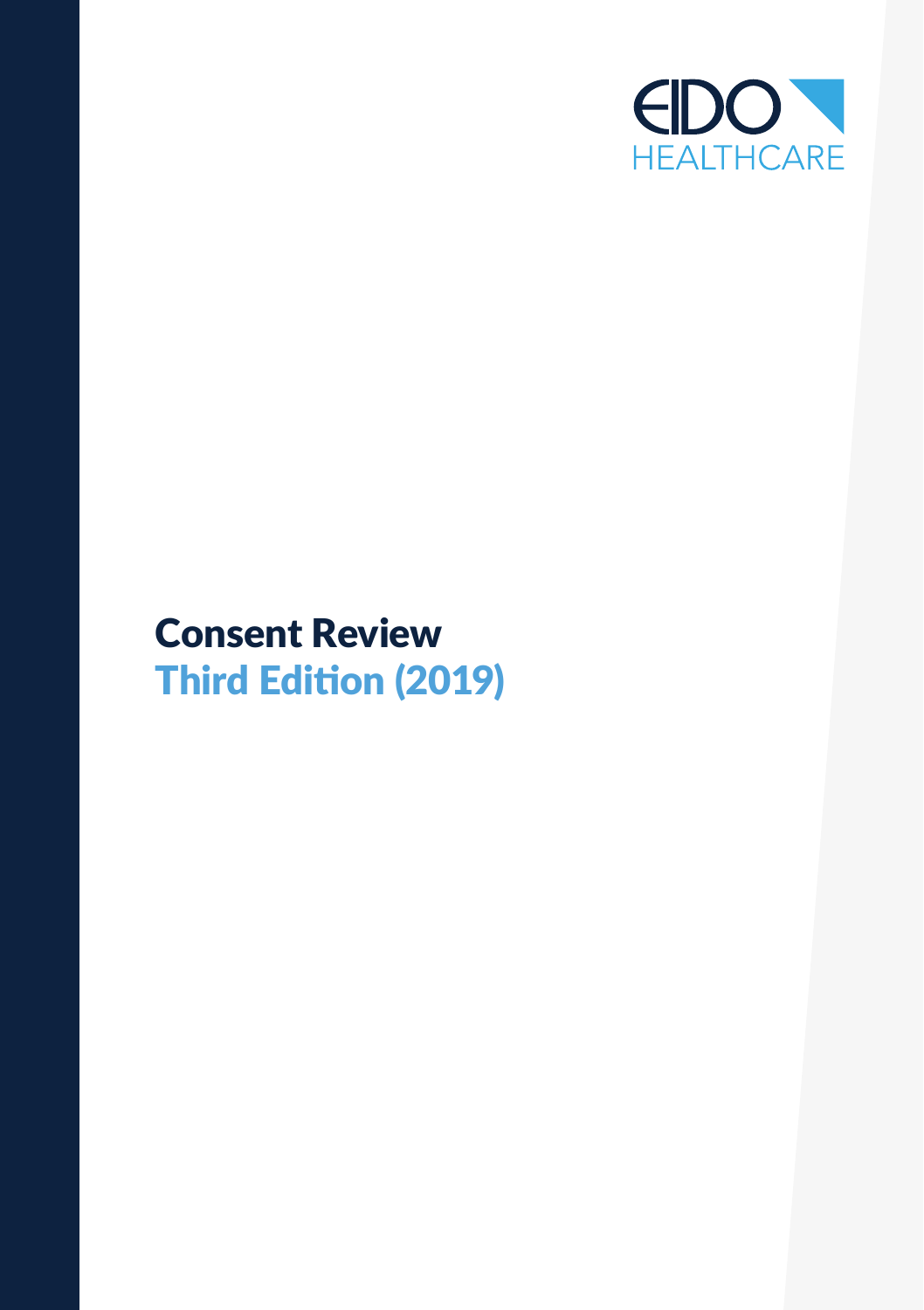# EIDO Healthcare Consent Review

Professor Vivienne Harpwood Preface by Alistair Firth

© EIDO Healthcare 2019

United Kingdom **0115 878 1000**

**info@eidohealthcare.com info@eidohealthcare.com.au info@eidohealthcare.co.zaAustralia 1800 211 511**

South Africa **083 449 7682**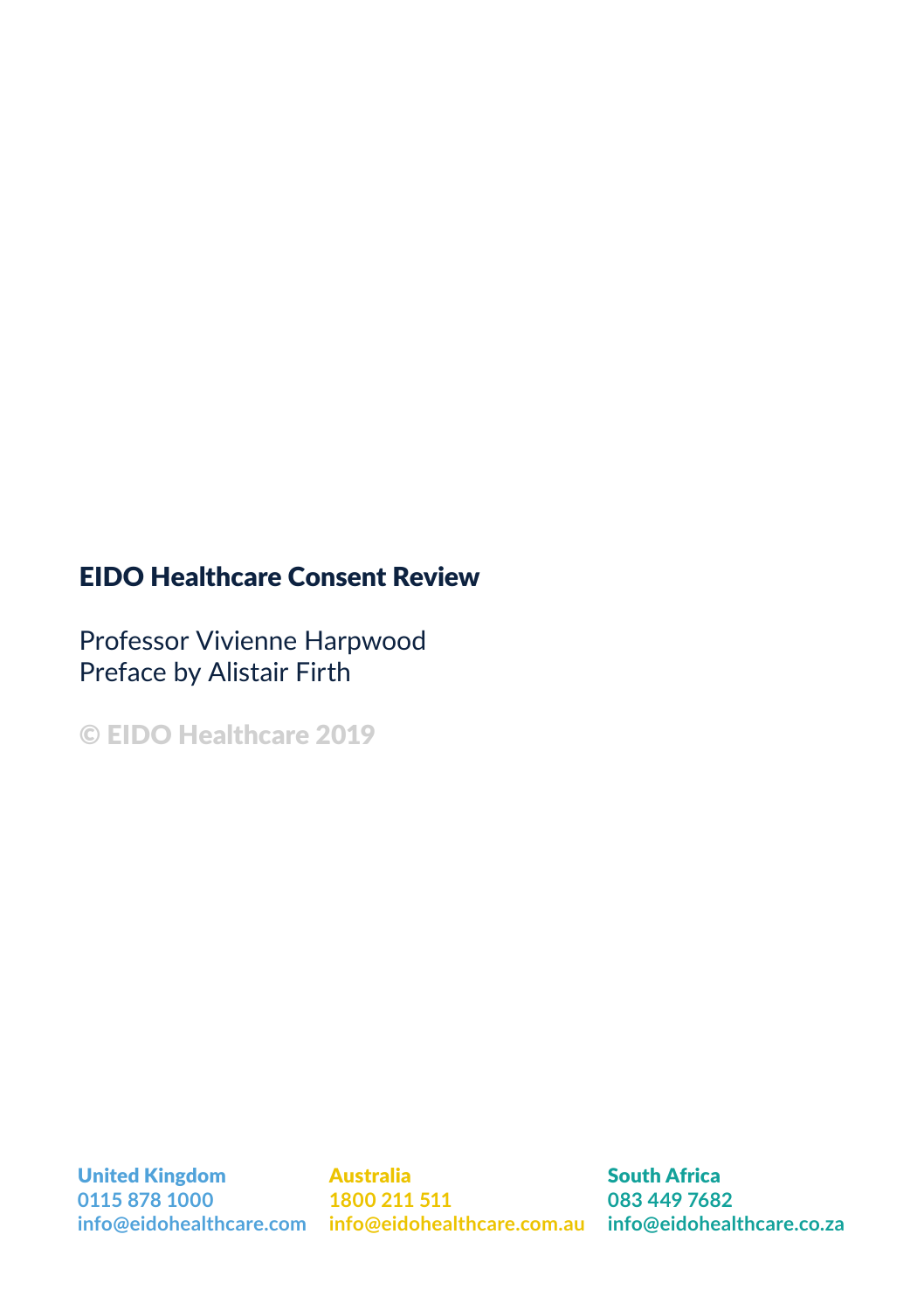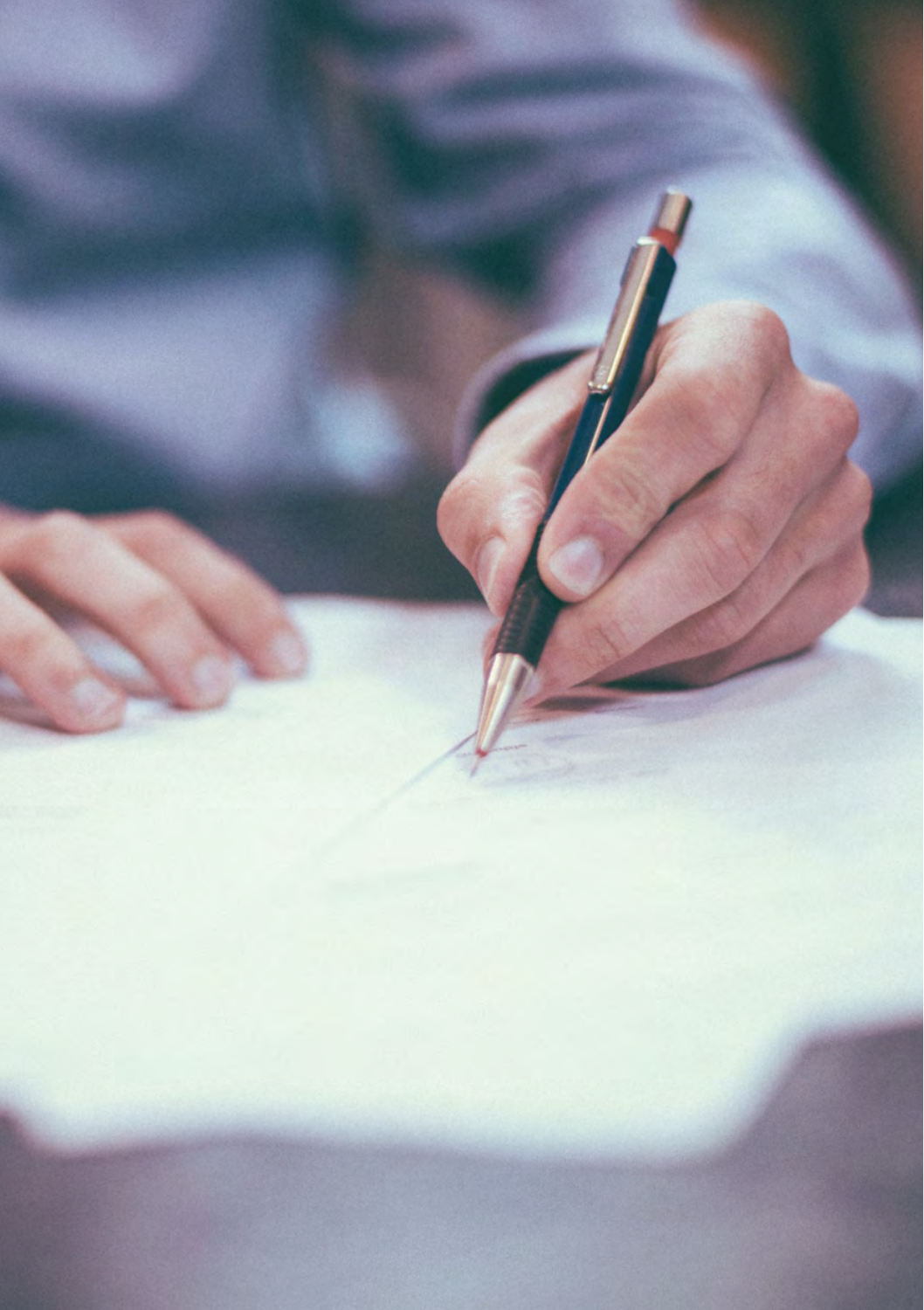# Table of Contents

| <b>Preface</b>                                                                                                                                                     | 01      |
|--------------------------------------------------------------------------------------------------------------------------------------------------------------------|---------|
| <b>Introduction</b>                                                                                                                                                | 02      |
| Building on the Montgomery principles                                                                                                                              | 02      |
| The scope of the third edition                                                                                                                                     | 02      |
| The basics                                                                                                                                                         | 03      |
| Modern models and Montgomery                                                                                                                                       | 03      |
| The recent case law                                                                                                                                                | 07      |
| i) It is important for the claimant to establish a causal link<br>before a claim can succeed<br>Keh v Homerton University Hospitals NHS Foundation Trust<br>[2019] | 07      |
| ii) There is no duty to warn patients about unknown risks<br>Duce v Worcestershire Acute Hospitals NHS Trust [2018]                                                | 13      |
| <b>Further considerations</b>                                                                                                                                      | 21      |
| <b>Closing comments</b>                                                                                                                                            | $22 \,$ |
| <b>About the author</b>                                                                                                                                            | 23      |
| <b>About EIDO Healthcare</b>                                                                                                                                       | 24      |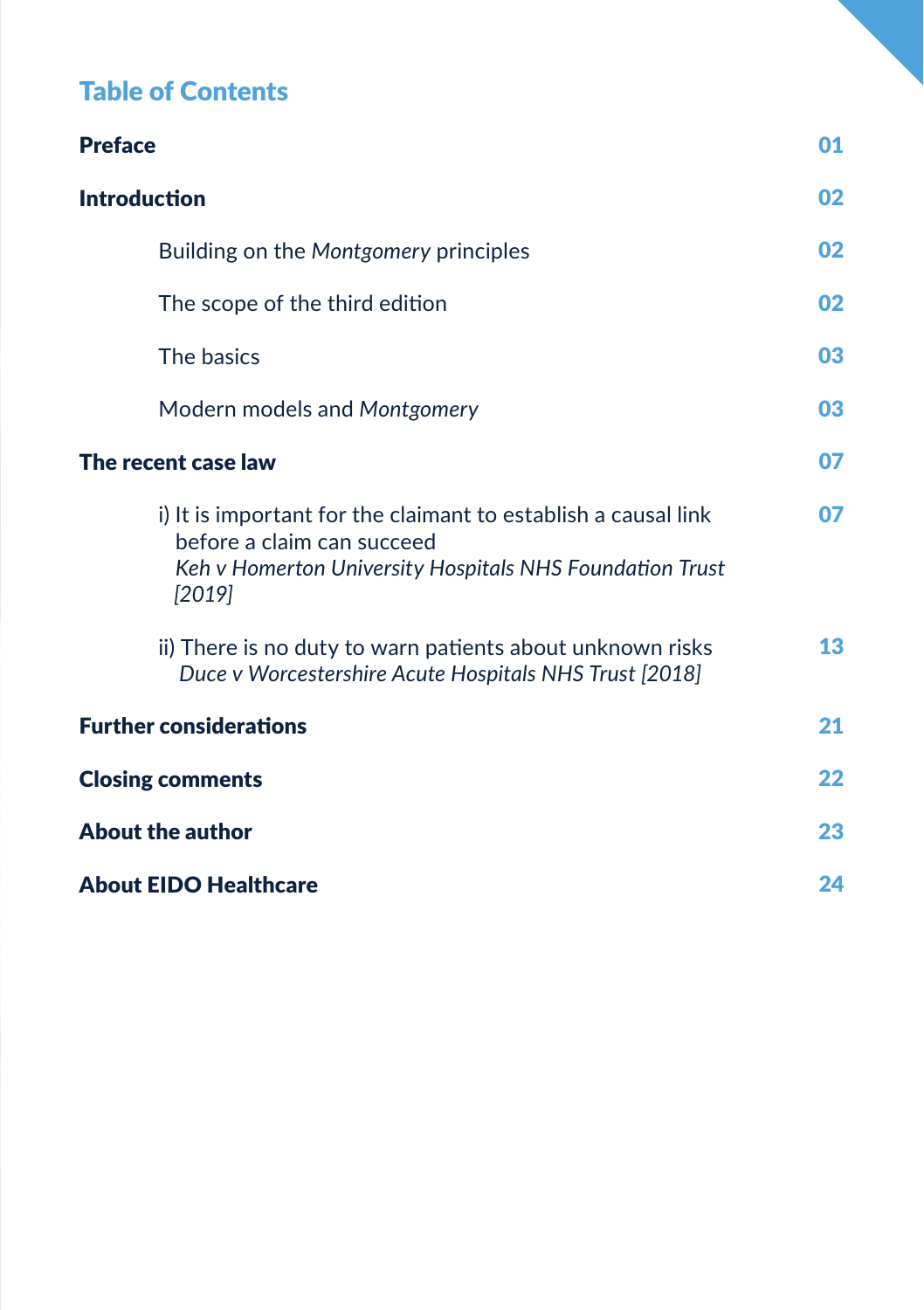# Preface

Welcome to the third edition of EIDO Healthcare's *Consent Review*.

Over the past 20 years, EIDO has established itself as the UK's leading expert in patient information to support consent to treatment. 2019 will see the launch of our suite of new digital products that allow patients to understand the procedure they are about to have, and support healthcare professionals though the consent process.

Consent law is a highly complex area, and one that is constantly evolving as new cases are decided by the courts. Never before has it been so important for clinicians to have a proper understanding of their responsibilities, and to obtain consent to treatment within the boundaries set by the law.

It is now four years since the Supreme Court gave its landmark ruling in *Montgomery v Lanarkshire Health Board [2015]*. The new approach to consent is now unambiguously patient-centred, and healthcare professionals must learn how to adapt to it and ensure that each patient's individual circumstances are being considered and discussed before consent is sought.

A comprehensive picture is now emerging about the scope of the *Montgomery* case and its influence on clinical practice.

This third edition of our *Consent Review* seeks to answer further questions arising since the Supreme Court decision, examine notable recent cases, and discuss the key learnings from them.

In just three years since the *Montgomery* ruling, consent litigation costs for "failure to warn" have more than doubled. In the past ten years, consent litigation costs for "failure to warn" have risen by nearly 300%.

However, recently-acquired data shows that hospitals using EIDO's library paid out 25% less in consent litigation costs, when compared to hospitals using other sources of information.

EIDO continues to partner with The Royal College of Surgeons of England in addressing this increase in consent-related litigation resulting from *Montgomery*. The College continues to sponsor a free sixmonth trial of EIDO's consent library for NHS trusts that aren't already using it.

For more information, please visit *eidohealthcare.com/rcs-trial* 

Alistair Firth Chief Executive – EIDO Healthcare

Page 1 of 26 Consent Review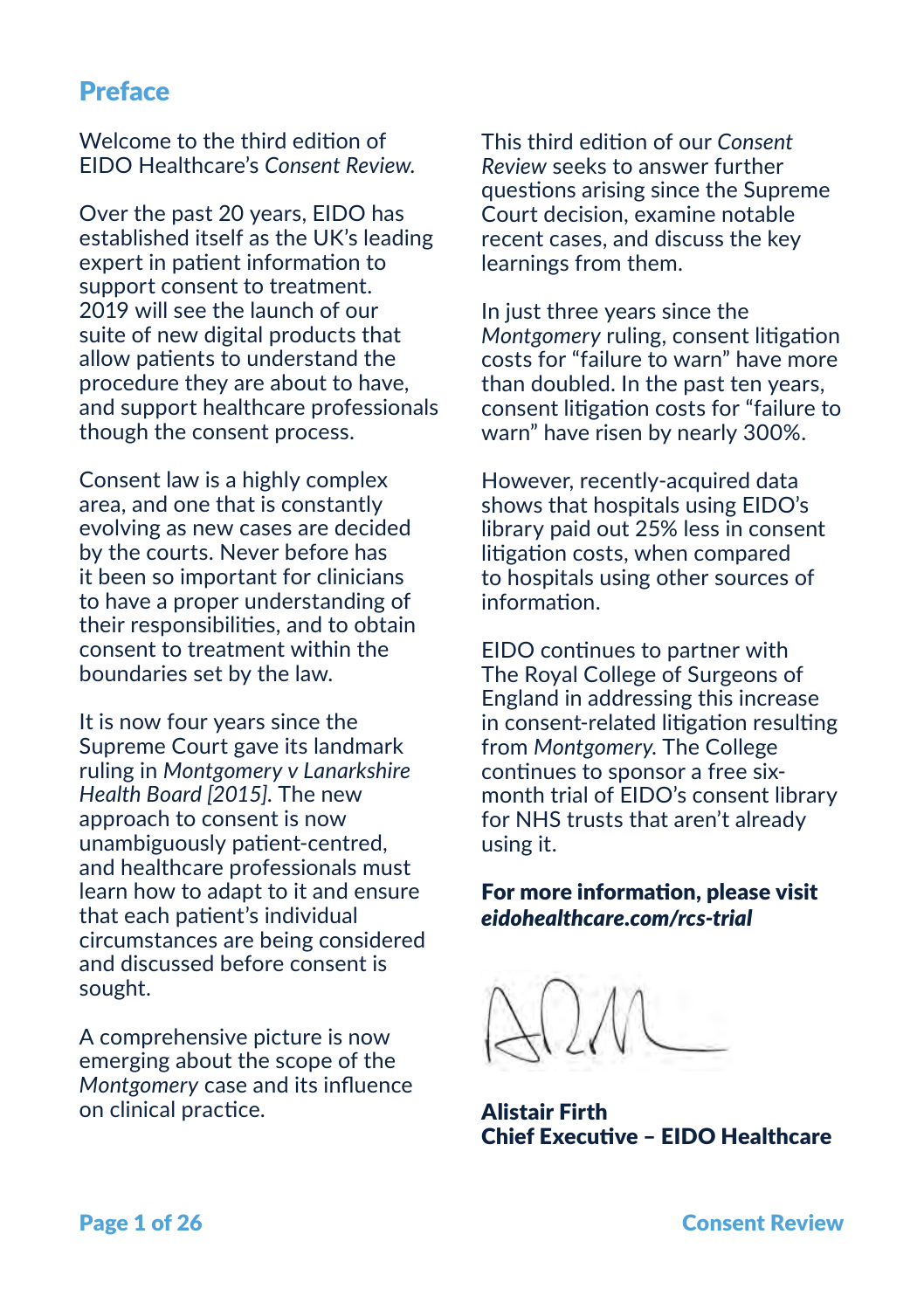# Introduction

#### Building on the *Montgomery* principles

Four years have passed since the decision in *Montgomery v Lanarkshire Health Board [2015] UKSC*. In this landmark case, the Supreme Court issued guidance for healthcare professionals on the correct approach to enabling patients to give consent to proposed treatment on the basis of appropriate information.

Since then, UK courts have been developing a better understanding of the principles of informed consent, and EIDO's *Annual Consent Review* has been at the forefront of reporting these developments.

#### The scope of the third edition

This year's *Consent Review* provides further insight into the way in which the law is continuing to keep pace with twenty-first century social attitudes, focusing again on informed consent in the context of adults with capacity.

Interestingly, as the guidance in *Montgomery* becomes more deeply entrenched, there are fewer cases coming before the courts in which queries are raised about scope of the guidance, and fewer challenges are being made to the modern approach.

The cases outlined in this edition contribute to the expanding body of knowledge and provide assurance to healthcare professionals and policy-makers that patients have an important part to play in their treatment decisions.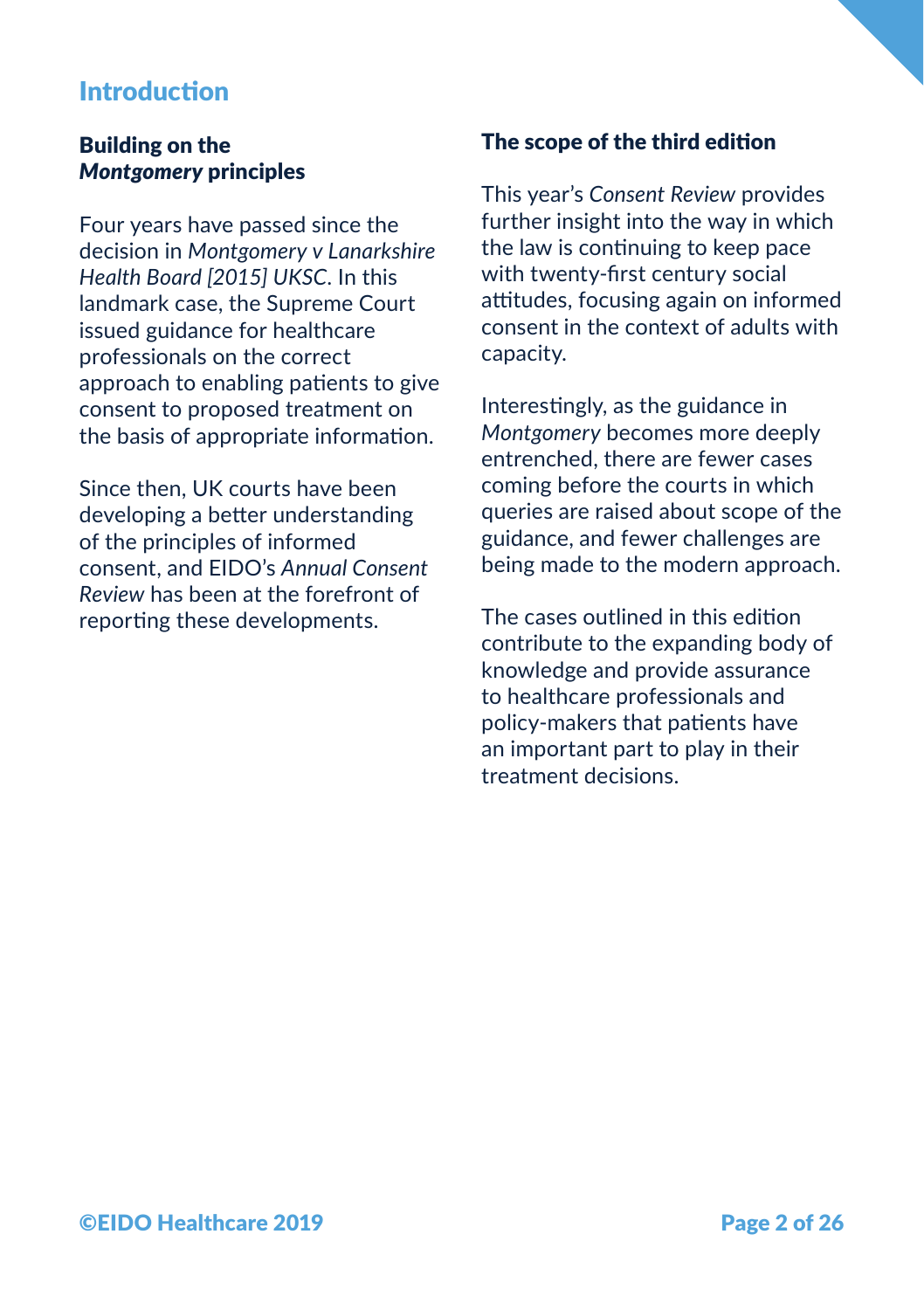#### The basics

An accepted definition of consent to medical treatment is as follows:

*"Consent is the voluntary and continuing permission of a patient with capacity to receive a particular treatment, based on an adequate knowledge of the purpose, nature and likely risks of the treatment, including the likelihood of its success and any alternatives to it. Permission given under any unfair or undue pressure is not consent".*

This definition has underpinned the legal position for many years, and every phrase contained in it is important. The *Montgomery* decision clarified the nature and extent of appropriate involvement of patients in the consent process, aligning the law with recent changes in social attitudes.

#### Modern models and *Montgomery*

The facts of the *Montgomery* case are generally well-known by healthcare professionals, and are summarised in brief here. The claimant, Mrs Montgomery, suffered from diabetes and was small in stature. She was from a medical family, holding a science degree herself. Whilst expecting her first child, she was aware that as a mother with diabetes, there was a risk that she would be carrying a largerthan-average baby. The consultant obstetrician responsible for her care did not inform her about the risks involved in delivering a large baby, including the risk of shoulder dystocia and its consequences. Furthermore, she did not advise Mrs Montgomery about the option to have a caesarean section delivery rather than a vaginal delivery. In the event, the delivery was very difficult as the baby's shoulders became lodged in the birth canal, and as a result he was starved of oxygen, suffering a brachial plexus injury and cerebral palsy.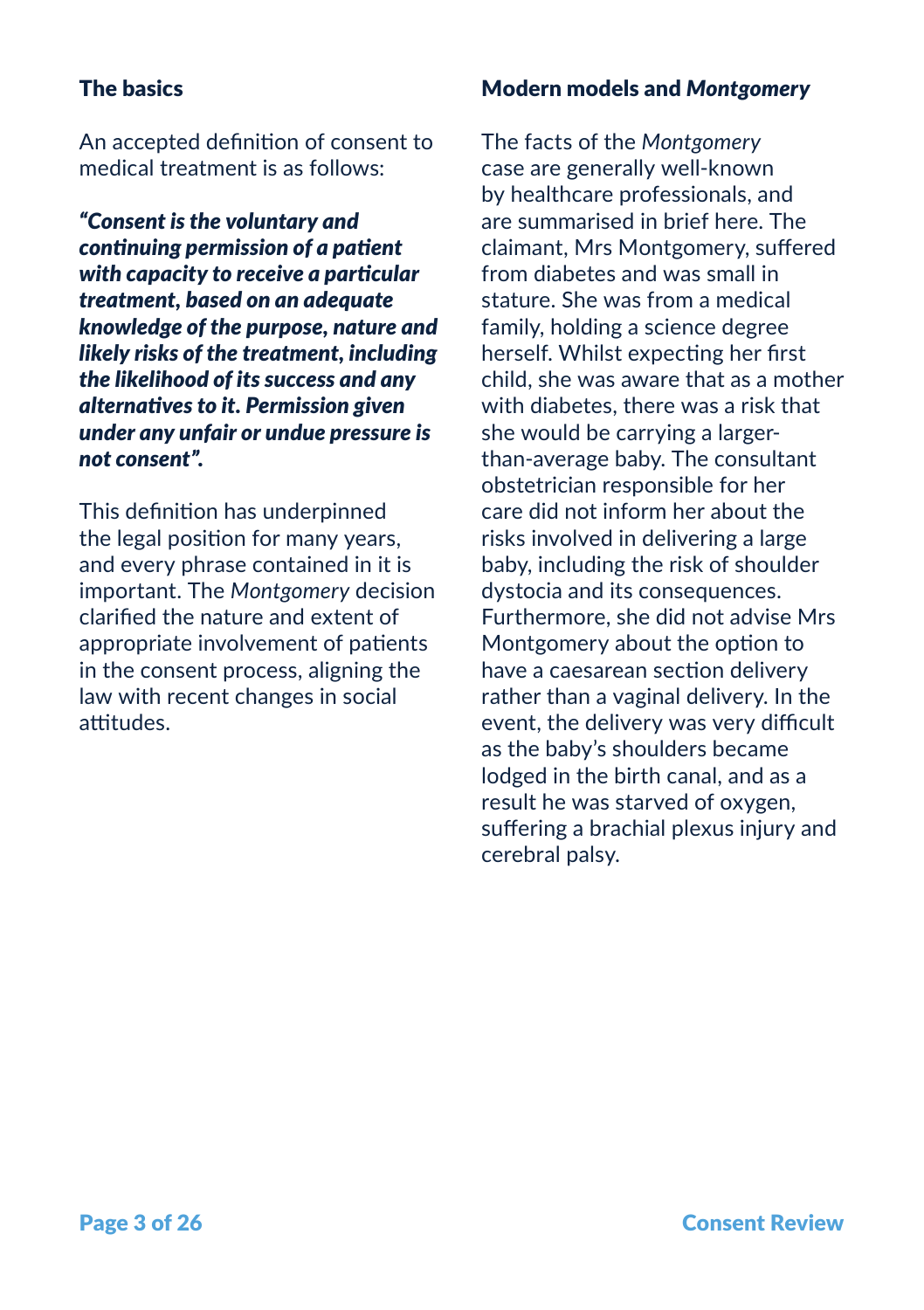The Supreme Court held that there had been a breach of the consultant's duty of care in negligence through her failure to inform Mrs Montgomery of the risk of shoulder dystocia if the baby was delivered vaginally. The Supreme Court found in Mrs Montgomery's favour, as she was able to establish that if she had been made aware of the possibility of having a caesarean section delivery she would have opted for that, and the injuries sustained by her baby would have been avoided.

The Court rejected an attempt by the defendant to rely on the defence of therapeutic privilege, concluding that if Mrs Montgomery had been given the relevant information she would have opted for a caesarean section. In the course of the judgment, guidance was issued by the Court about the need to inform patients about the risks of harm involved in proposed treatment. The principles stated in the case reflect the importance of the autonomy of patients, alongside self-determination on the basis of appropriate information about proposed treatments and their alternatives, setting out the advantages and disadvantages of the available options.

#### The Supreme Court concluded that:

*"The doctor is…under a duty to take reasonable care to ensure that the patient is aware of any material risks involved in any recommended treatment, and of any reasonable alternative or variant treatments. The test of materiality is whether, in the circumstances of the particular case, a reasonable person in the patient's position would be likely to attach significance to the risk, or the doctor is or should reasonably be aware that the particular patient would be likely to attach significance to it."*

Recognition is given to the *Montgomery* decision in recentlyrevised guidance issued by organisations responsible for advising patients and healthcare professionals. For example, in the past year NICE has issued guidance on consent to procedures for which the risks and benefits are uncertain. In addition, the GMC has undertaken a public consultation on a revised version of its consent guidance issued in 2008, setting out good practice principles in accordance with what it described as "shifts in the legal, policy and workplace environments".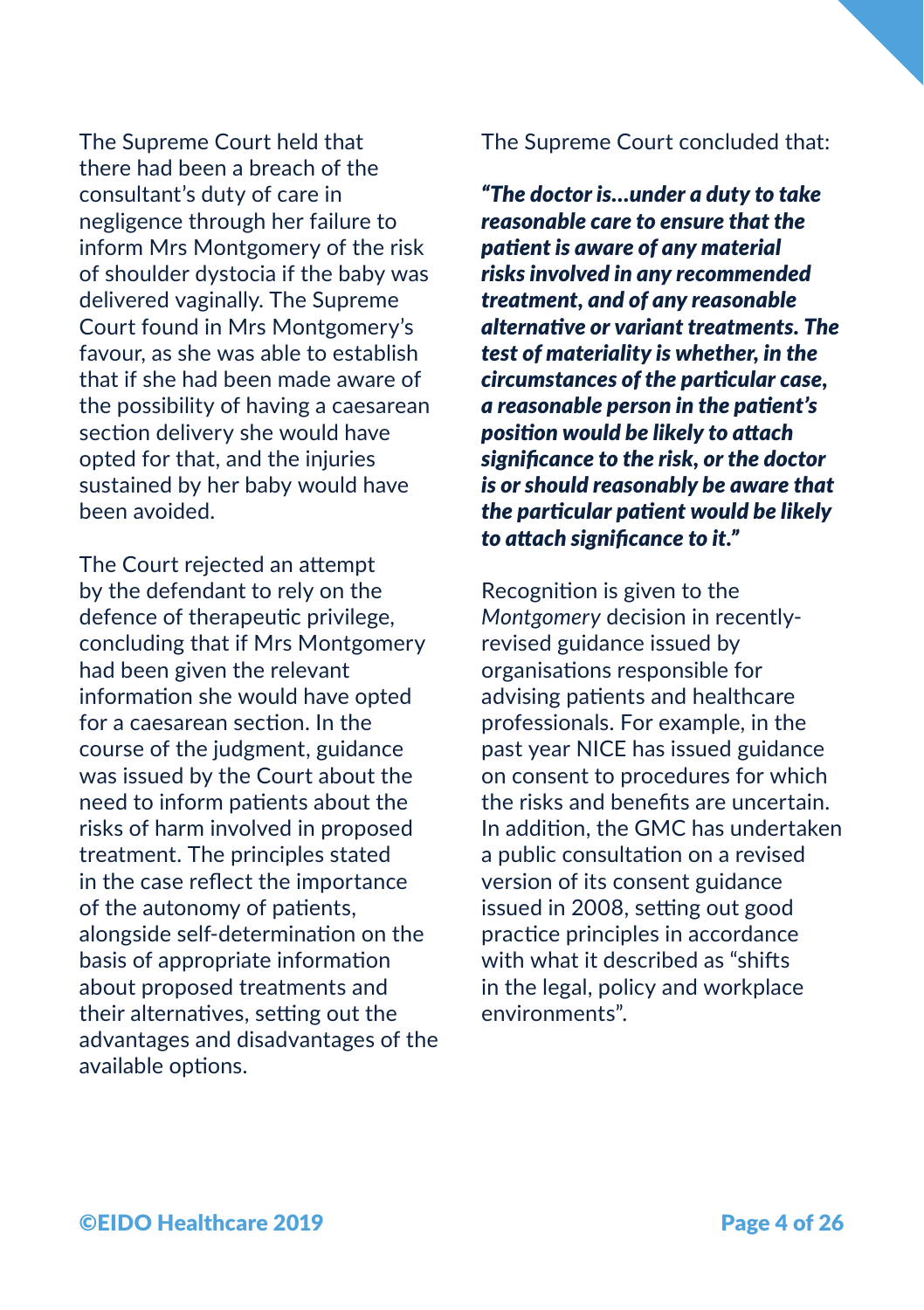The draft GMC guidance focuses on the importance of communication, personalised conversations, and doctors and patients making decisions about treatment and care together. It emphasises that doctors need to support patients as individuals in their decision making, helping them to make choices about their own treatment and providing them with information in a way they understand. It also encourages listening to patients and allowing them time to ask questions, tailoring answers to reflect their particular concerns, respecting their decisions and not pressurising them in any way.

The GMC guidance avoids legal terminology, and in the context of patients who lack capacity, the term 'overall benefit' is used to describe the ethical basis on which decisions are made about treatment. This involves weighing up the risks of harm, benefits and burdens for the individual patient.

The current NHS approach also recognises the importance of encouraging patient involvement in wider health policy developments. Modern healthcare models found in a range of policy documents, including the NHS Constitution, emphasise the need for patients to take some responsibility for themselves. This is because social and legal developments have progressed away from a model in which the relationship between doctor and patient is based upon medical paternalism. Instead, patients who have decision-making capacity are treated as adults capable of understanding that medical treatment involves certain risks and that success cannot always be guaranteed. They are invited to accept responsibility for assessing and taking risks that may affect their own life, and for living with the consequences of their choices.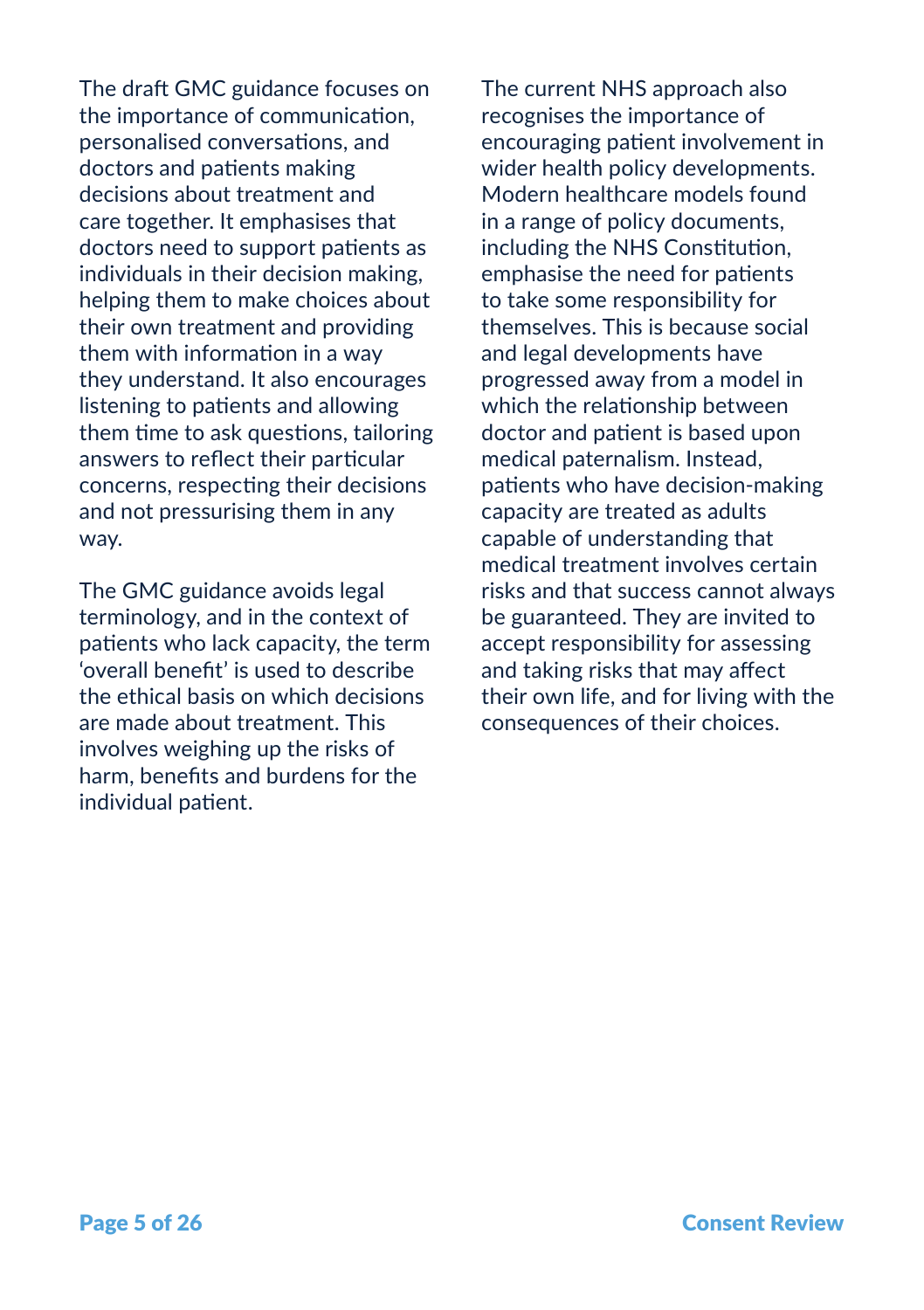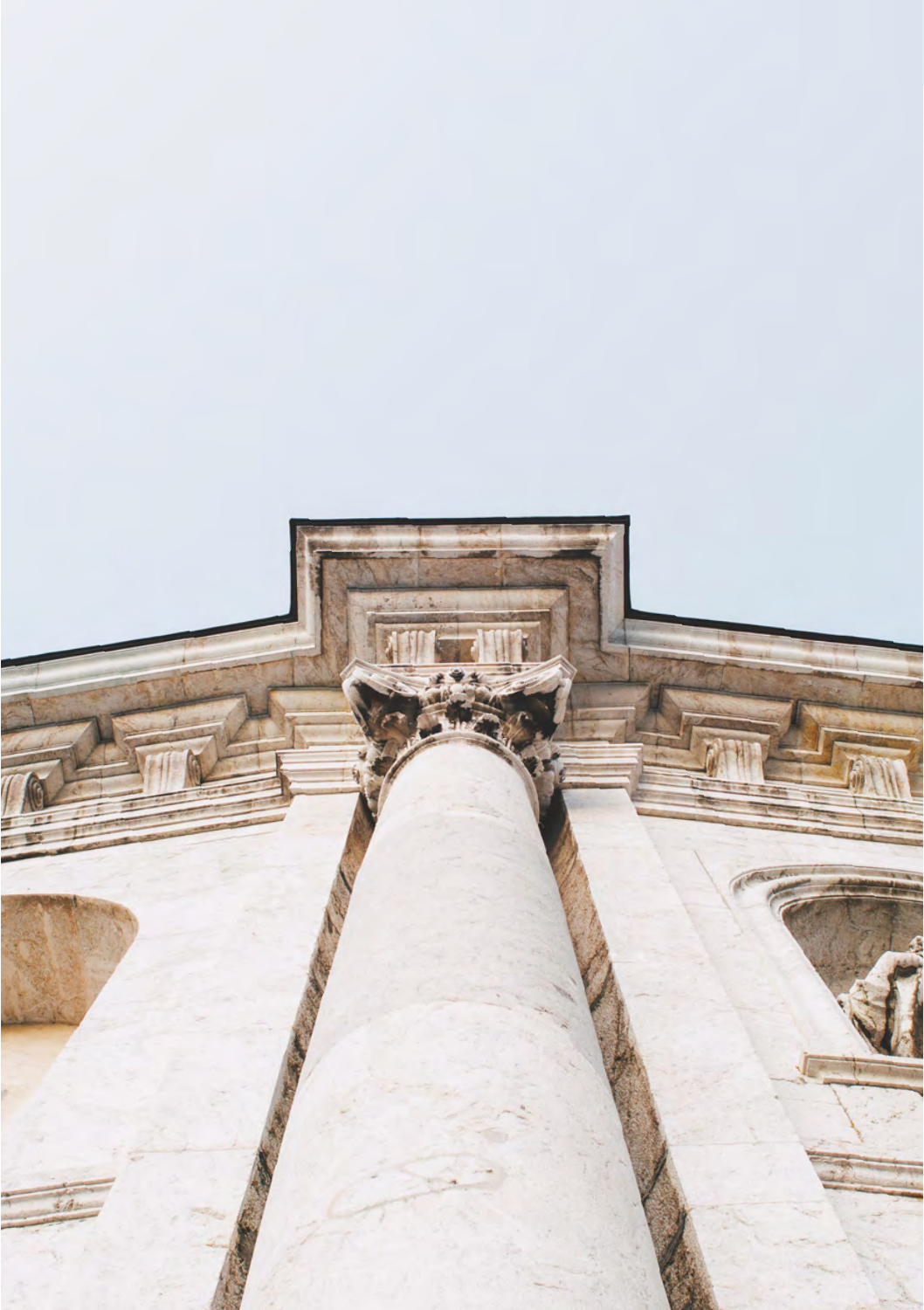# The recent case law

A number of key points emerge from the cases decided over the past year. These are outlined here in brief.

#### i) It is important for the claimant to establish a causal link before a claim can succeed

*Keh (Administrator of the estate of Adeline Keh) v Homerton University Hospitals NHS Foundation Trust [2019] EWHC 548 (QB)*

This was a claim for damages against the defendant NHS trust. It was based on an allegation of clinical negligence in the care of the claimant's wife, who had died as a result of sepsis following an emergency caesarean section.

#### The facts of the case

The claimant's wife had attended the trust's hospital for a routine blood pressure check at nearly 37 weeks into her first pregnancy. She was admitted to the hospital because of concerns about the baby, and an induction of labour was begun on the advice of a consultant obstetrician. However, labour did not progress, and it was decided that an emergency caesarean section was necessary. The operation began an hour and a half later and the child was born safely. A few days later it was decided to treat the claimant's wife with antibiotics for post-natal sepsis. A CT scan was performed after another few days, and the antibiotics appeared to have improved her condition. However, the deceased's condition subsequently deteriorated and she died in hospital 18 days after the delivery of the baby.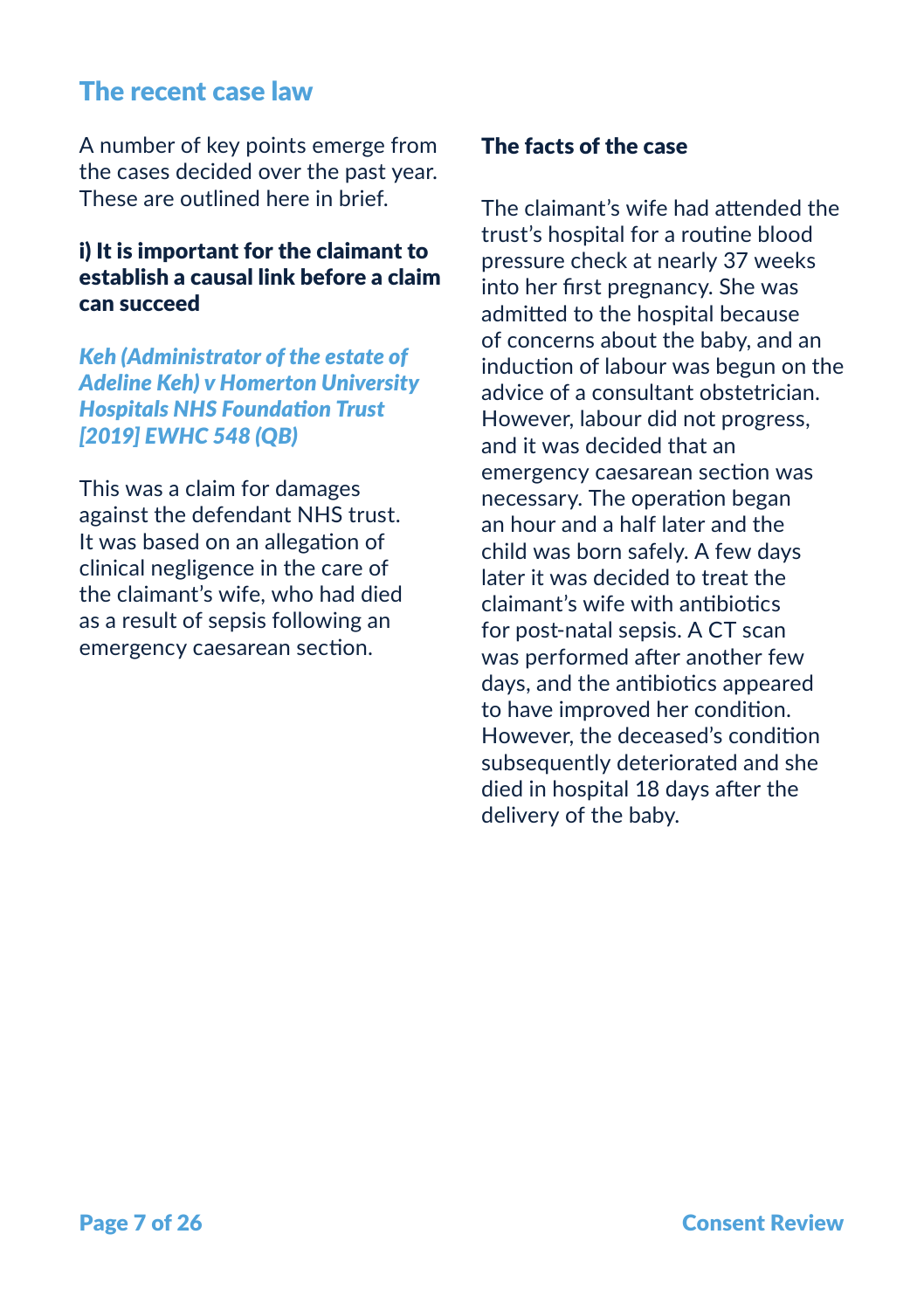The claimant argued that his wife should have been offered a planned caesarean section, which should have been carried out sooner, so that the risk of infection would probably have been avoided. The evidence of an expert obstetrician was that the need for a planned caesarean section was indicated by a number of factors, including the age of the mother (40) and the fact that she was overweight.

In addition, as a Jehovah's Witness she could not accept blood transfusions, so action to minimise the need for a transfusion was advantageous.

The claimant also alleged that there had been negligence because the team treating his wife had failed to perform a hysterectomy. The trust agreed that the source of the infection had been the uterus and that a hysterectomy performed at an earlier stage would probably have prevented the death.

#### The legal principles

The judge explained the need for the claimant to prove that there had been a breach of duty on the part of the consultant, in failing to inform the claimant's wife about the various options for her treatment. After that it would be necessary to prove, on the balance of probabilities, that the claimant would have opted for a safer procedure, thus demonstrating that the death had occurred as a result of that breach of duty. Unsurprisingly, the *Montgomery* case was cited in the judgment.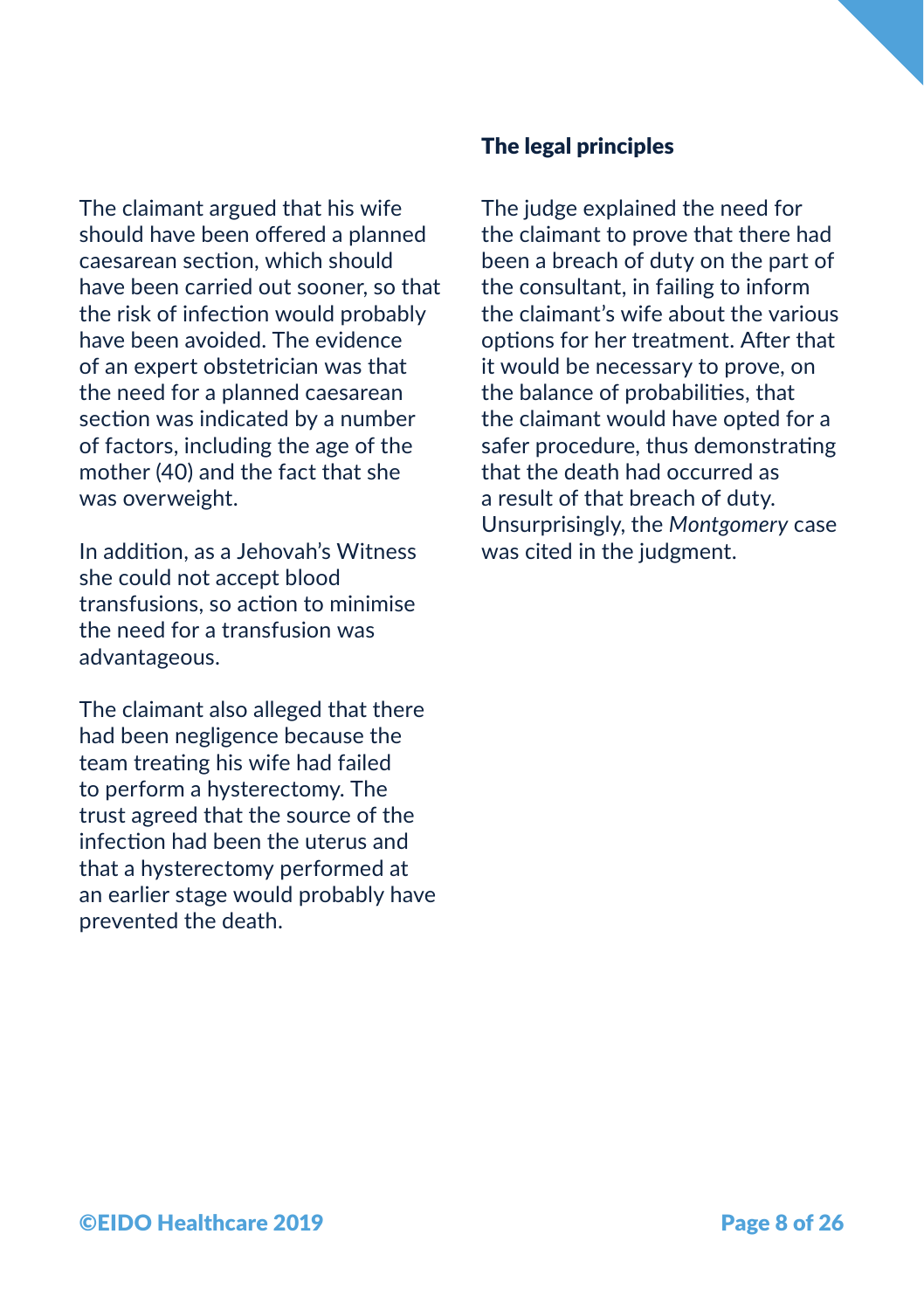The steps in the consent process that the judge highlighted as important were as follows:

The need for an advisory conversation with the patient:

> *"The doctor's advisory role involves dialogue, the aim of which is to ensure that the patient understands the seriousness of her condition, and the anticipated benefits and risks of the proposed treatment and any reasonable alternatives, so that she is then in a position to make an informed decision."*

The need to give comprehensible information in non-technical language:

*"This role will only be performed effectively if the information provided is comprehensible. The doctor's duty is not therefore fulfilled by bombarding the patient with technical information which she cannot reasonably be expected to grasp, let alone by routinely demanding her signature on a consent form".*

#### The decision

In respect of the caesarean section, the claimant's wife should have been informed that she had a significantly higher risk than the average woman of needing an emergency caesarean section, and that a planned section was an alternative to an induction of labour. The judge found that, on the balance of probabilities, she had not been told of the risk or of the option of a planned section, and that this amounted to a breach of duty.

However, the judge held that even if she had been properly advised, she would probably not have chosen to have a planned section, and would have followed the plan suggested by the consultant to opt for an induction.

As regards the hysterectomy, the judge found that there had been no breach of duty in not removing the uterus. The evidence was that a hysterectomy was difficult and risky so soon after birth, and the deceased had not been feeling particularly unwell at the relevant time. Also, the antibiotics had recently been changed and there had been no significant findings on her CT scan. Accordingly, the claim failed, and judgment was entered for the defendant.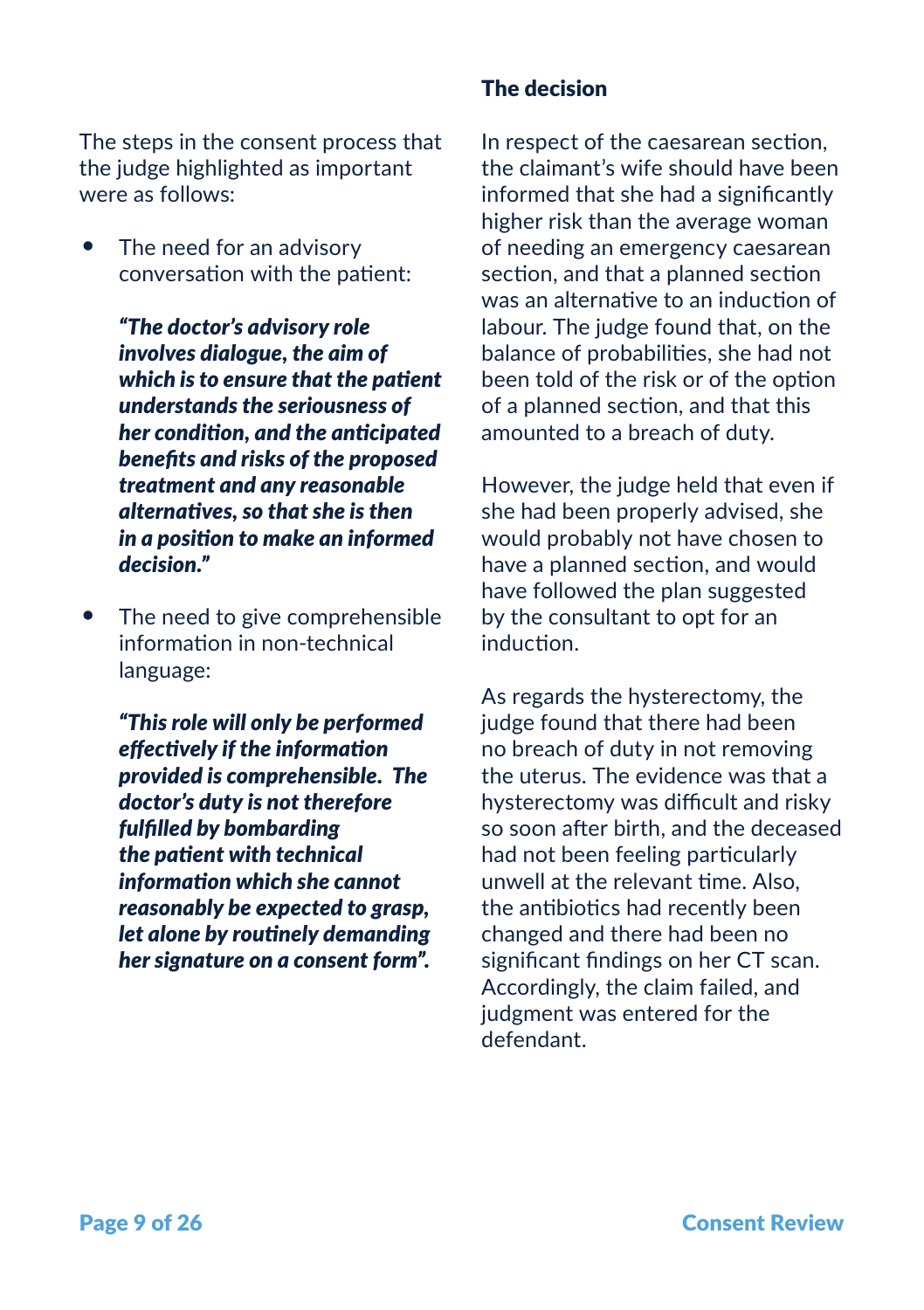#### The significance of the decision

This case reinforced the need for claimants to prove that even if information had been provided as required by the *Montgomery* principles, their claim will not succeed unless it can be proven that:

1) the patient would have acted on the advice/information; and

2) that this would have led to a different outcome in that the injuries would not have been sustained.

In this case, the NHS trust had breached its duty by failing to advise the claimant's wife that she had a significantly greater risk than average of needing an emergency caesarean section, and that a planned caesarean section was an alternative to the induction of labour. However, if she had been properly advised she probably would have opted for the induction in any event. There was no causal link between the breach of duty and the infection that she had contracted after the caesarean, which had led to her death. The emphasis in the judgment is on the need for a dialogue between doctors and patients, explaining in a way that can easily be understood, the seriousness of the patient's condition and the potential harms and benefits of the various alternatives.

Previous case law at County Court level indicates that this dialogue should cover matters such as which surgeon will be performing the surgery. Failing to inform a patient in a timely fashion that an operation will be carried out by somebody different from the person in the original plan may amount to a breach of duty (see *Jones v Royal Exeter and Devon NHS Foundation Trust [2015]*).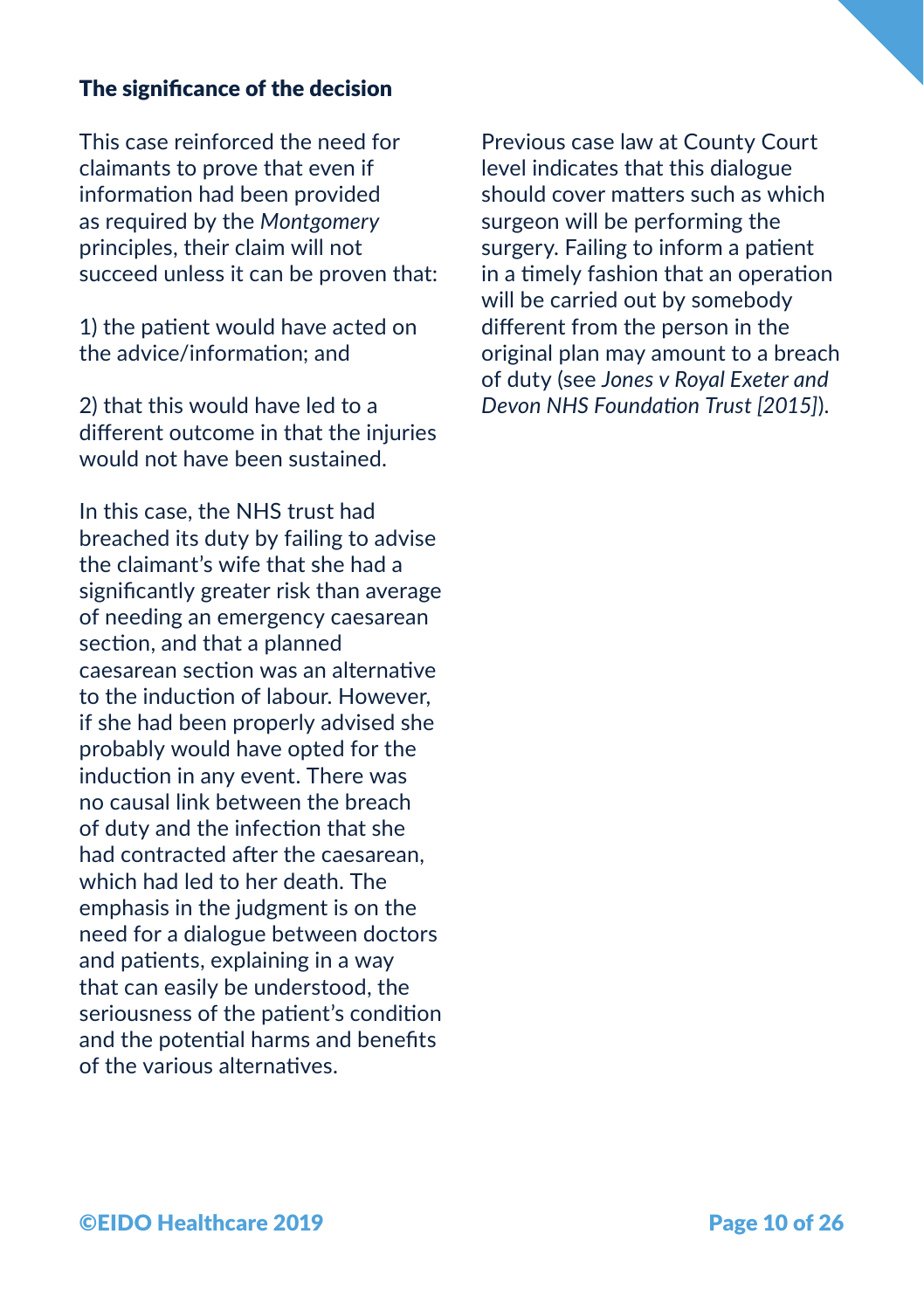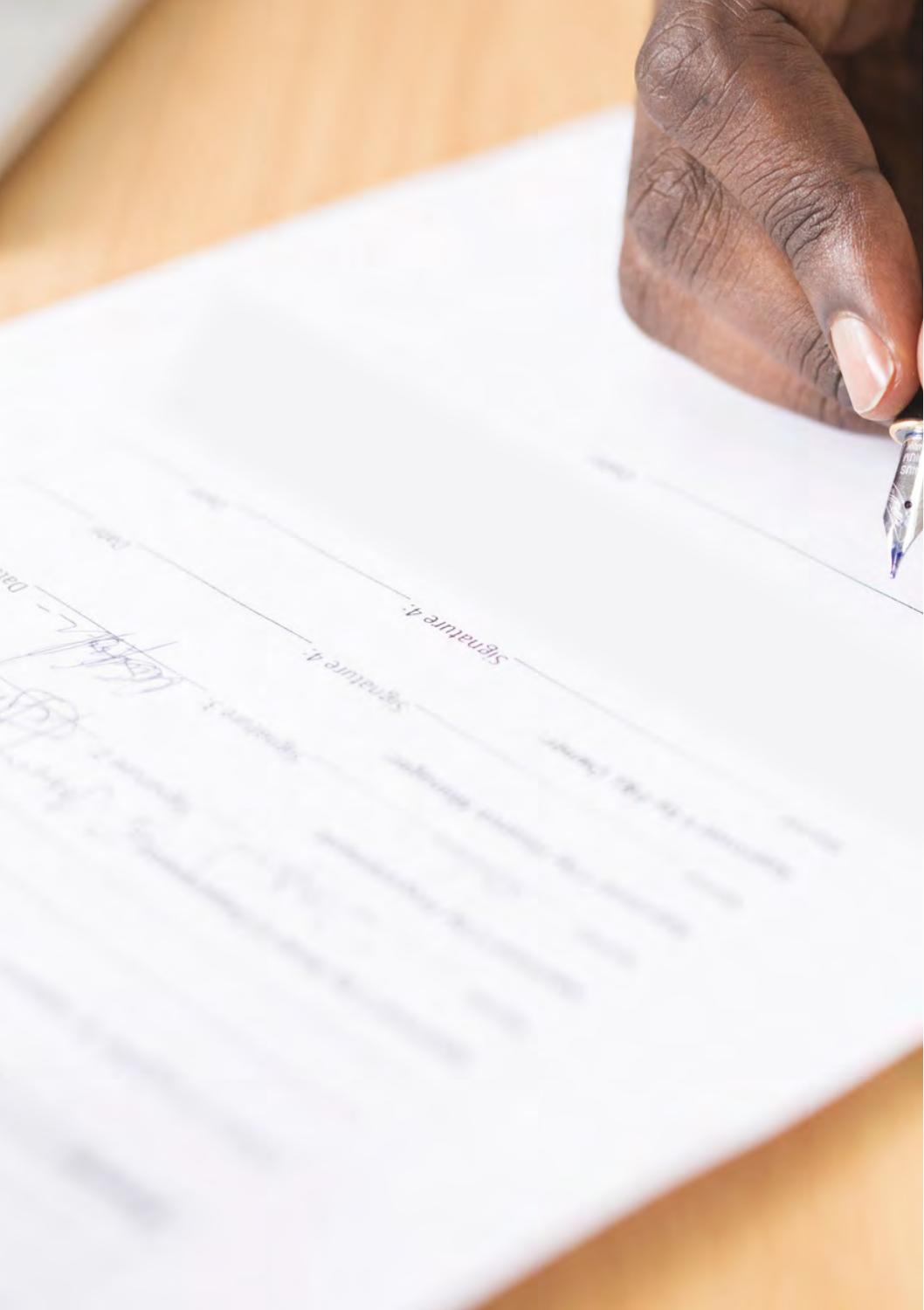#### ii) There is no duty to warn patients about unknown risks

#### *Duce v Worcestershire Acute Hospitals NHS Trust [2018] EWCA Civ 1307*

The Court of Appeal considered this case in 2018, in which the claimant argued that an NHS trust had been in breach of its duty of care. The claimant stated this breach was due to a failure to warn her about the risk of developing chronic postsurgical pain after undergoing a total abdominal hysterectomy and bilateral salpingo-oophorectomy.

#### The facts of the case

The appellant had been suffering from gynaecological problems, including heavy and painful periods, and in 2008 had undergone a total abdominal hysterectomy and bilateral salpingo-oophorectomy. She had also suffered from lower back pain since 2006.

Before her operation, the appellant met the surgeon and the registrar at 8:20 a.m. As she was having difficulty understanding the surgeon's accent, the registrar had dealt with the consent process, filling out the consent form and passing it to the patient to read and sign. Despite saying that she felt under pressure because the staff seemed to be in a hurry, she did sign the form, which did not refer to post-operative pain. After surgery, the appellant suffered neuropathic post-operative pain, and she argued that the trust was in breach of duty because she had not been warned about the risk of developing chronic post-surgical pain (CPSP).

The consent form did not mention the possibility of pain after the operation. However, the judge accepted that there had been a discussion between the appellant and the registrar to the effect that the operation might not relieve the appellant's existing pain, and this was confirmed as having been recorded in the surgeon's notes at the time.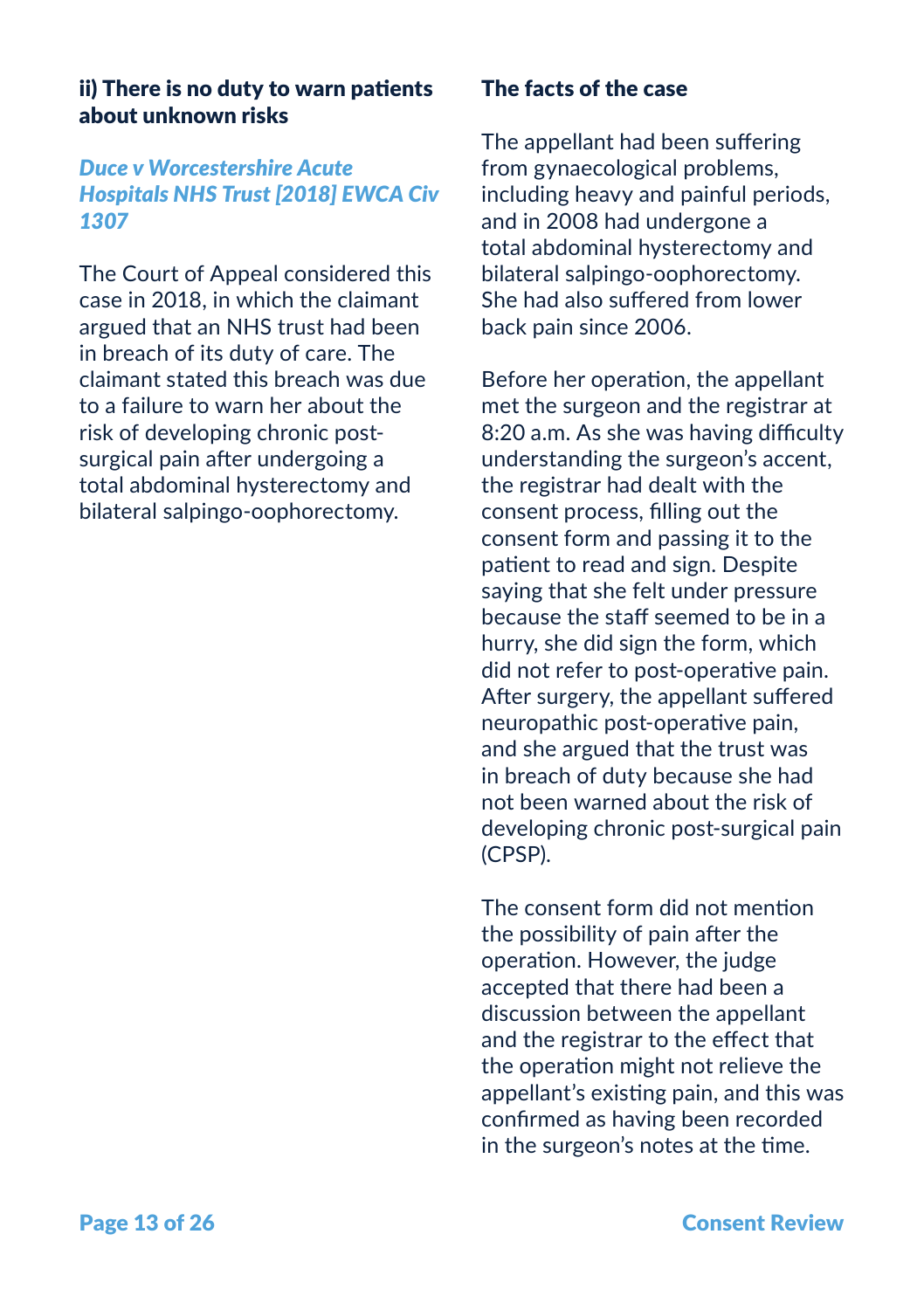#### The High Court trial

At the trial, the registrar had accepted that in 2008 she would not have said that there was a risk of developing chronic pain or neuropathic pain as a result of the surgery. However, she said she would have warned the patient about the post-operative pain normally associated with surgery. The evidence of the anaesthetist was consistent with that of the registrar.

It was accepted that the operation had been carried out without negligence. However, following the surgery, it transpired that the appellant had sustained nerve damage, resulting in pain in her abdominal wall which was "significantly different in type to the pain she was suffering prior to her operation". The pain experts indicated that this was consistent with what is now recognised as CPSP. CPSP was not recognised at the time, but knowledge of the condition has developed since that date.

The trial judge found, on the facts, that the appellant understood that the operation would cause her some pain, and that although she was warned about the risk of 3-6 months of numbness and/or pain, she was not warned about chronic or neuropathic pain.

The RCOG guidance in 2008 did not refer to a risk of chronic, long-term or neuropathic pain. However, it did distinguish between "Serious risks, (including death)" and "frequent risks", which included "numbness, tingling or burning sensation around the scar (which the woman should be reassured that this is usually self-limiting, but warned that it could take weeks or months to resolve)". The experts agreed that CPSP was not common knowledge amongst gynaecologists in 2008.

The basis of the claim was that there had been a duty to warn the patient about the risk of chronic or neuropathic pain, and that if she had been warned, she would either have opted not to have the operation, had second thoughts, sought a second opinion or at least delayed surgery.

The trial judge found that there had been no breach of duty on the part of the staff at the trust because they would not have been aware of the risk of developing pain of the type experienced by the appellant. In addition, given the history of the appellant and failed attempts before the operation by staff to steer her towards having other treatment, she would not have changed her mind about having the operation. The only question was whether she might have paused to explore further what the detailed risks might be.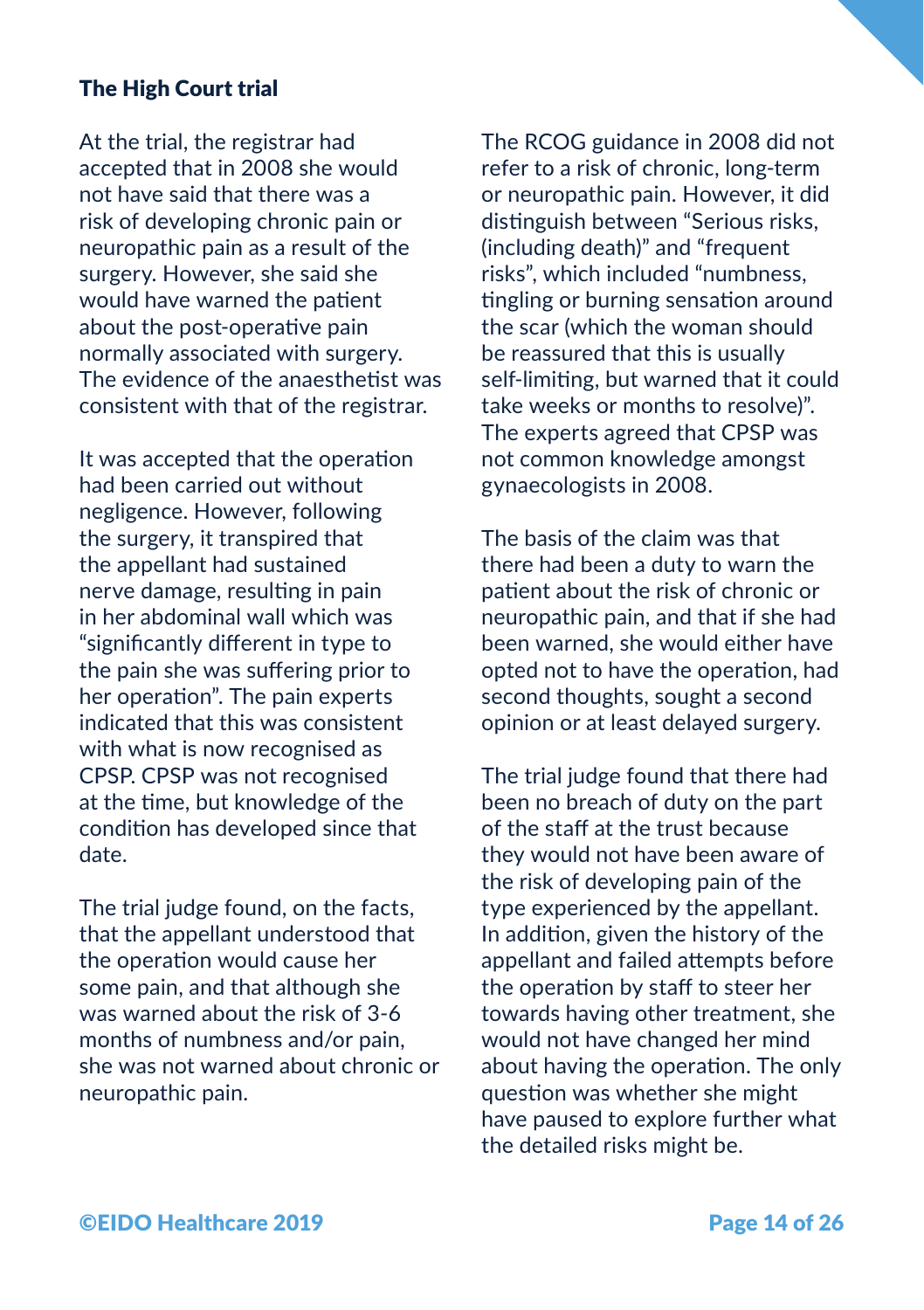#### The appeal

On appeal, the appellant argued that the trial judge had:

1) failed to consider whether the risk of CPSP was "material" under the test established by the Supreme Court in *Montgomery*;

2) failed to apply the test of causation established in *Chester v Afshar [2004] UKHL 41*; and

3) been in error in finding that even if she had been warned of the risk of CPSP, she would still have undergone the surgery.

Dealing first with the issue of breach of duty, the Court observed that the trial judge had correctly directed his mind to the *Montgomery* test when making his findings. He had been referred to the case in opening and closing submissions and had made reference to it himself. The reason he had not specifically addressed the issue of materiality was that he had found that the claim would fail at the first hurdle:

*"In these circumstances it is inconceivable that he did not have Montgomery well in mind when making his findings on breach of duty in the very next paragraph. Indeed para [50](i) refers to the fact the appellant was aware of alternative treatments, one of the matters specifically referred to in Montgomery."*

The judge had found that the knowledge and awareness among gynaecologists in 2008 that the operation carried a risk of "chronic pain, or of neuropathic (or nerve) pain, whether that was long term or short term" was insufficient to justify the existence of a duty to warn the patient of that risk.

In the view of the Court of Appeal, the trial judge's reasoning had been correct and was consistent with the *Montgomery* approach. A clinician would not be required to warn of a risk of which he could not reasonably be aware.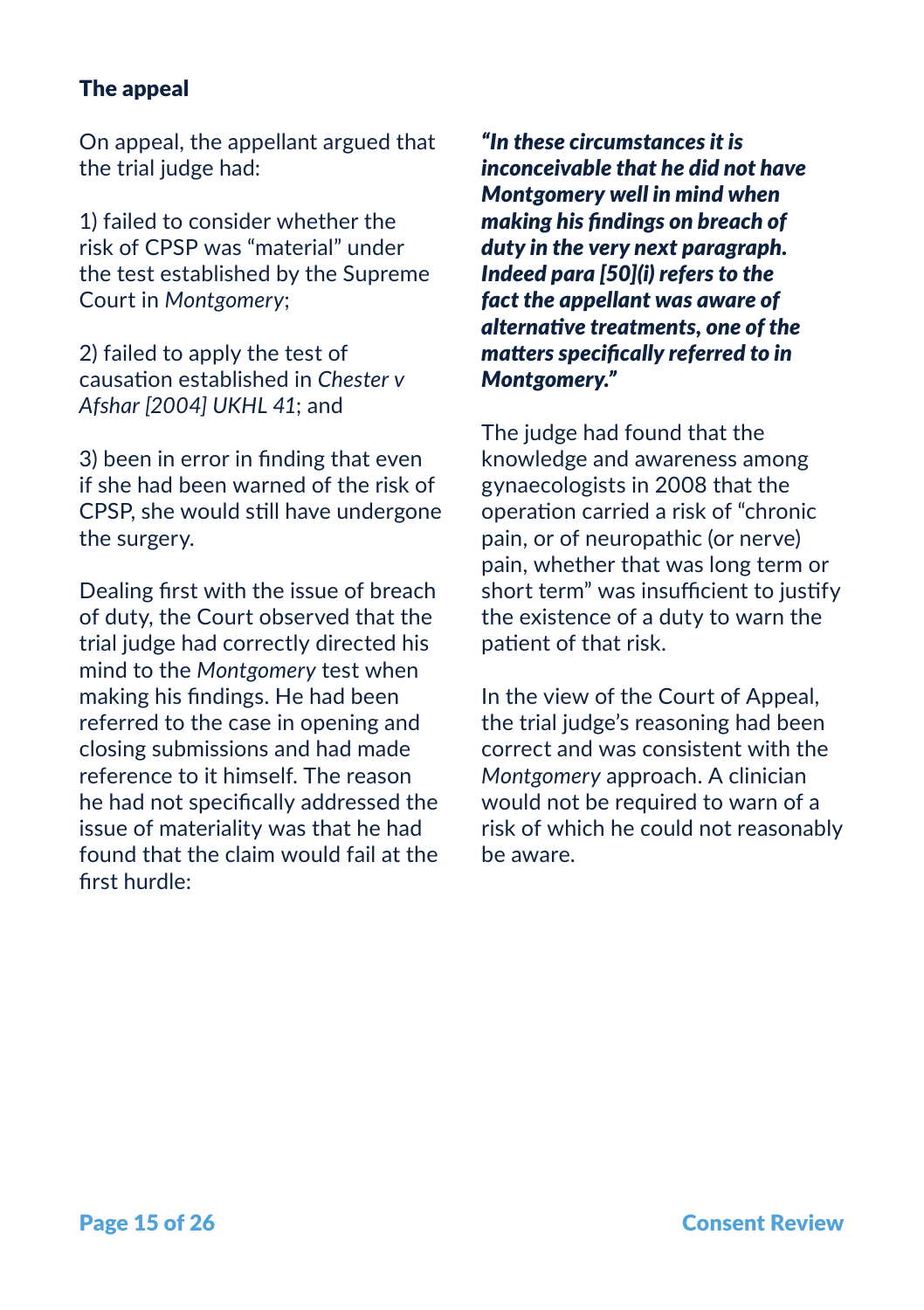On the issue of causation, the appellant had argued that Lord Hope's judgment in *Chester v Afshar*  created an alternative approach to causation in consent cases, subject to three requirements, and that all three of those requirements were satisfied in this case. These were first, that the injury was intimately involved with the duty to warn; second, that the duty was owed by the doctor who performed the surgery to which the patient had consented; and third, that the injury was the product of the very risk that the patient should have been warned about when they consented to undergo the surgery.

However, the Court of Appeal took the view that when Lord Hope's judgment was taken in context it was clear that he was not establishing a free-standing test, but was instead setting out the circumstances justifying a modification of the usual approach to causation. This meant that the modification did not refer to an effective cause of injury as a sufficient cause in law in the unusual circumstances of the particular case.

Referring to the more recent case of *Correia v University Hospital of North Staffordshire NHS Trust [2017] EWCA Civ 356*, the Court of Appeal emphasised that if "the exceptional principle of causation" established in *Chester v Afshar* was to be relied on, it was essential to plead and prove that, if warned of the risk, the claimant would have deferred the operation.

In any event, in this case there was sufficient evidence to support the trial judge's finding on causation, because the appellant had been urged by medical practitioners on several occasions to consider less invasive alternatives, but she still opted for surgery. Moreover, she was willing to go ahead even though she had been alerted to the fact that there were "a number of other quite serious risks".

The trial judge had clearly taken into account the appellant's long history of symptoms from which she hoped to gain relief through surgery. That history had been correctly considered to weigh in favour of her choosing to undergo the operation when she did, even if a different warning about the risk of pain had been given.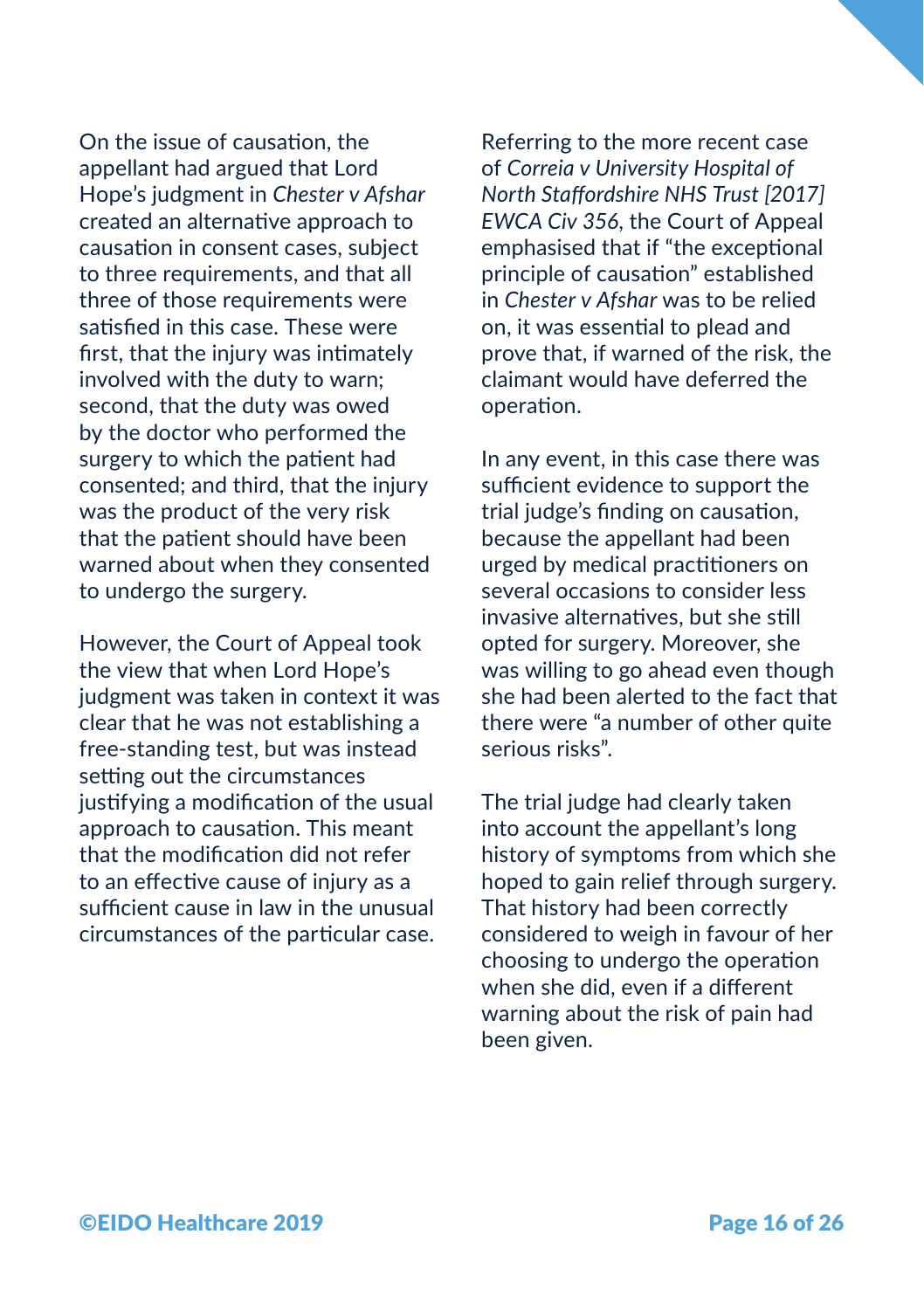Leggatt LJ on appeal summed up the position on causation in this case, concluding:

*"These are all matters which may be thought ripe for further consideration by the Supreme Court when the opportunity arises. They do not, however, assist Mrs Duce, as there is no reasonable interpretation of the decision of the House of Lords in Chester which justifies extending liability for negligent failure to warn of a material risk of a surgical operation to a situation where, as here, it has been found as a fact that, if she had been warned of the risk, the claimant would still have proceeded with the operation as and when she did".*

Accordingly, the appeal was dismissed.

**Page 17 of 26** 

#### The significance of the decision

This case is important for two reasons. It considers a particular aspect of the *Montgomery* test which has not often arisen since that case was decided, namely the issue of material risks from the doctor's perspective.

It also clarifies *Chester v Afshar* and reinforces more recent decisions and dicta made about the limited scope of the principles stated in that case.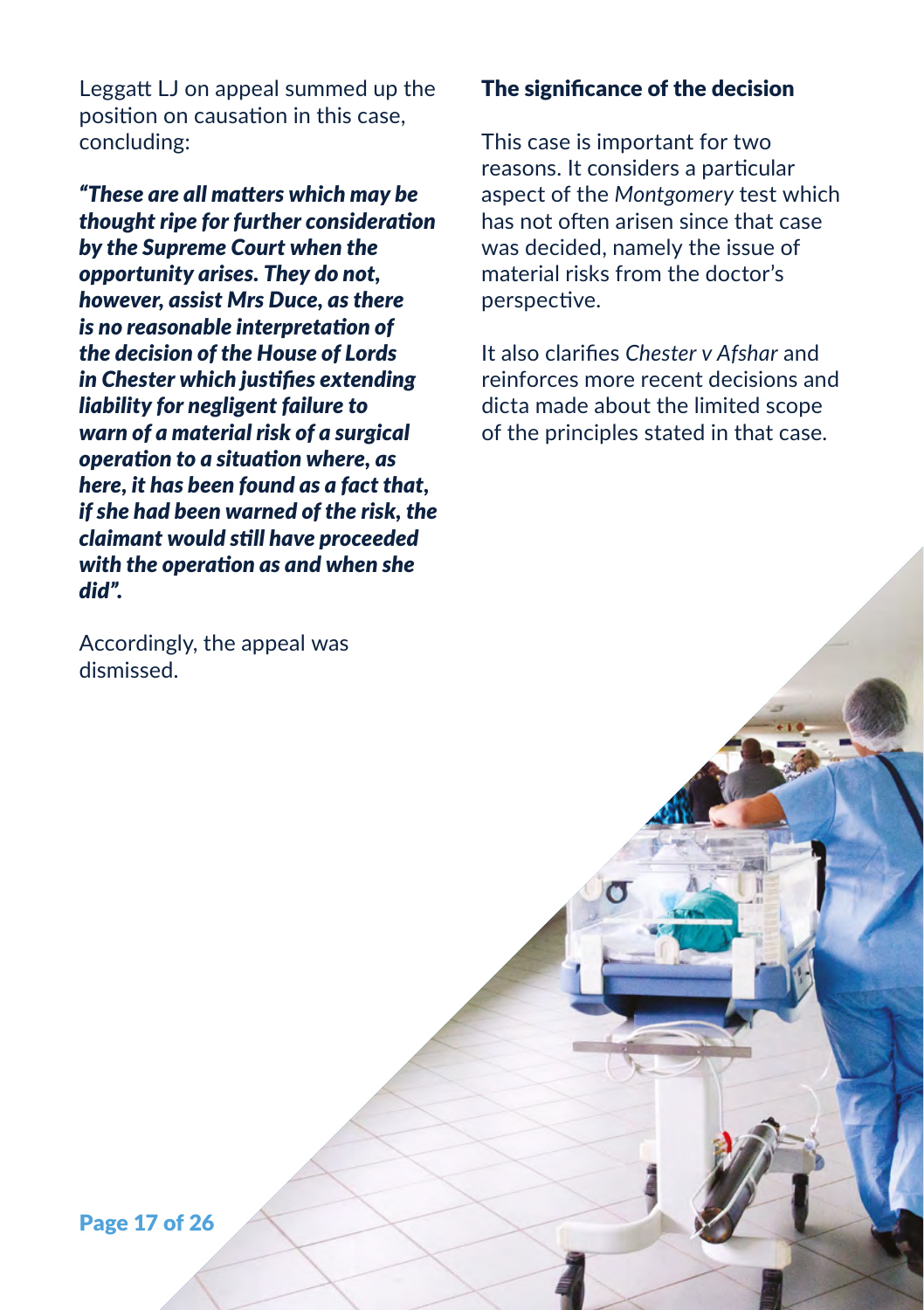#### The doctor's perspective

*Montgomery* established that the doctor must take reasonable care to ensure that the patient is aware of any material risks and of any reasonable alternative treatments by considering what risks were or should have been known to the medical professional. The Courts treat that as a matter for the experts. Then the doctor should take into account whether the patient should have been told about such risks by reference to whether they were material. The Court will be assisted by expert evidence when dealing with that issue.

In the *Duce* case the Court focused on the first aspect of the *Montgomery* treatment of the question of materiality – i.e. risks that were or should have been known at the time to the medical profession. Logically, a defendant cannot be liable for not warning about a risk of which the medical profession was unaware at the relevant time, as demonstrated by the case of *Roe v Minister of Health [1954] 2 WLR 915*.

In the context of the first aspect of the *Montgomery* test, the trial judge in *Duce* had been correct in his decision, following his findings on the evidence of the medical experts.

Therefore, it would not have been necessary to proceed with in-depth consideration of the arguments presented by the appellant in respect of the controversial case of *Chester v Afshar*.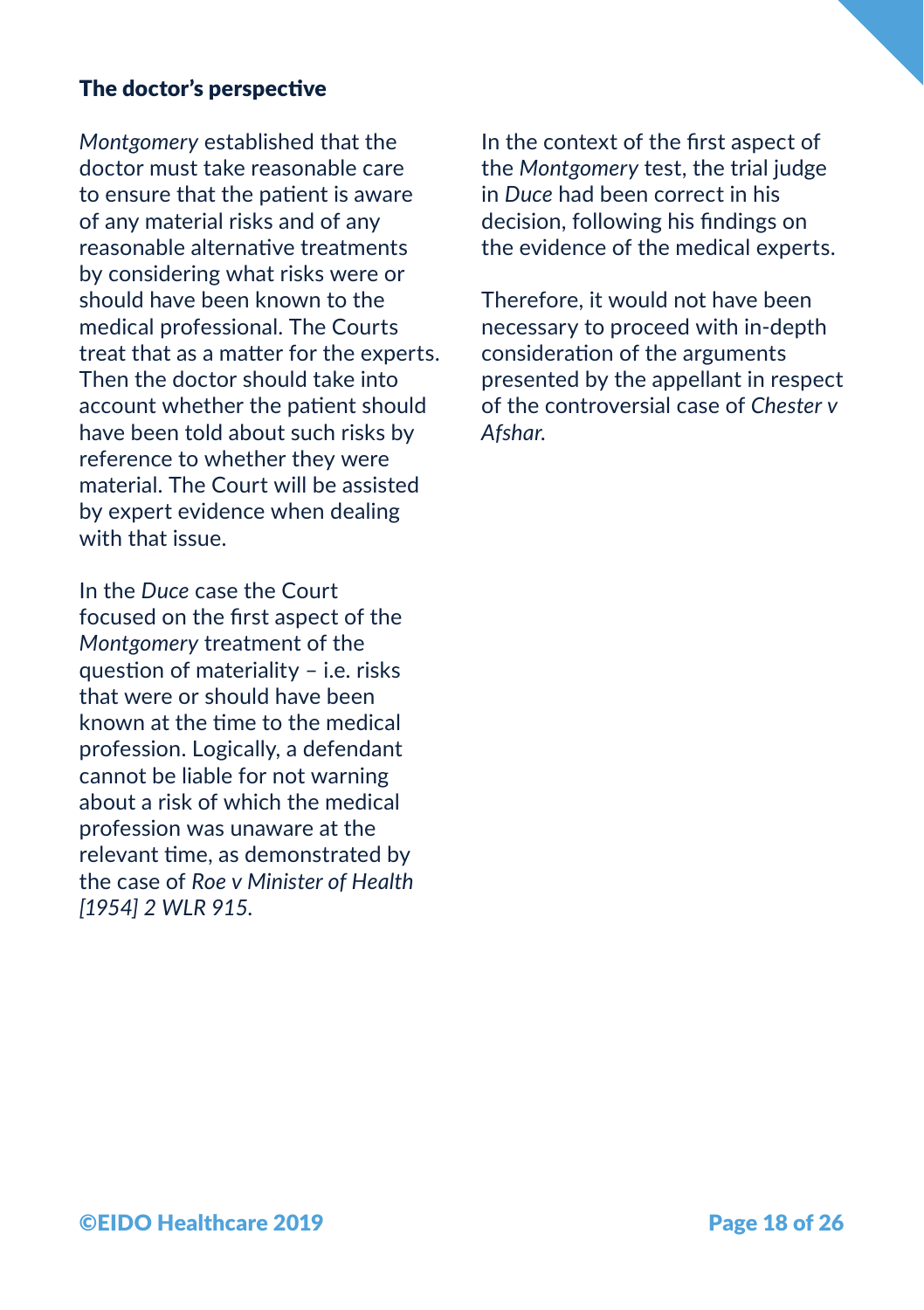#### Causation

In the *Duce* case, the Court of Appeal did look in some detail at the arguments on causation, perhaps because Philip Havers QC, Counsel for the appellant, stated that he reserved the right to argue that *Chester* was wrongly decided in the event of an appeal to the Supreme Court.

The appellant had argued that if a warning had been given, she would not have had surgery on that day, but the trial judge had rejected that argument on the basis of the evidence, finding that even if there had been a warning, the appellant would have had the operation that day. However, when the case reached the Court of Appeal, relying on Lord Hope's judgment in *Chester v Afshar*, the appellant contended that there was no need to prove this, suggesting that there may be a range of complex factors which influence a patient struggling to reach a decision about whether and when to undergo a particular surgical procedure.

#### Lord Hope had said:

*"For some the choice may be easy simply to agree to or to decline the operation. But for many the choice will be a difficult one, requiring time to think, to take advice and to weigh up the alternatives. The duty is owed as much to the patient who, if warned, would find the decision difficult as to the patient who would find it simple and could give a clear answer to the doctor one way or the other immediately".*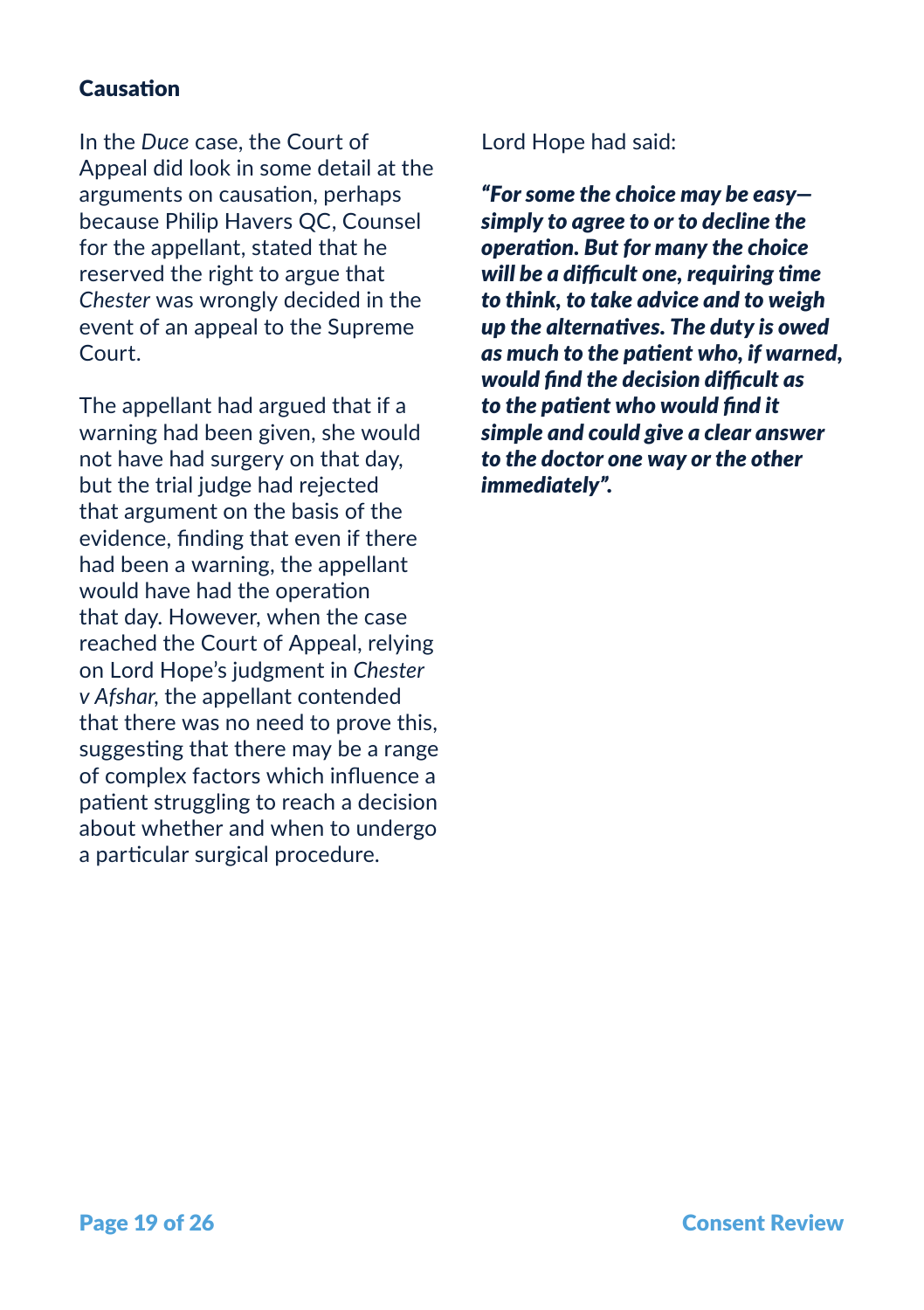The Court of Appeal concluded in *Duce* that it remains essential to establish causation on a correct application of *Chester*, by establishing that if the claimant had been adequately warned she would not have consented to the operation on the day when it took place. Moreover, the majority in *Chester* did not deny the requirement for claimants to demonstrate "but for" causation as a result of the breach of duty – i.e. "but for" the failure to warn the injury would not have occurred.

m i

**B 7 5** 

Attempts to resurrect arguments based on an interpretation of *Chester v Afshar* will no doubt continue to be made. However, it is hoped that in due course the Supreme Court will have a fresh opportunity to examine the scope of the so-called "departure from traditional causation principles" established in that case. More fundamentally, it is hoped the Supreme Court will reconsider whether *Chester v Afshar* had been wrongly decided by the House of Lords.

Page 20 of 26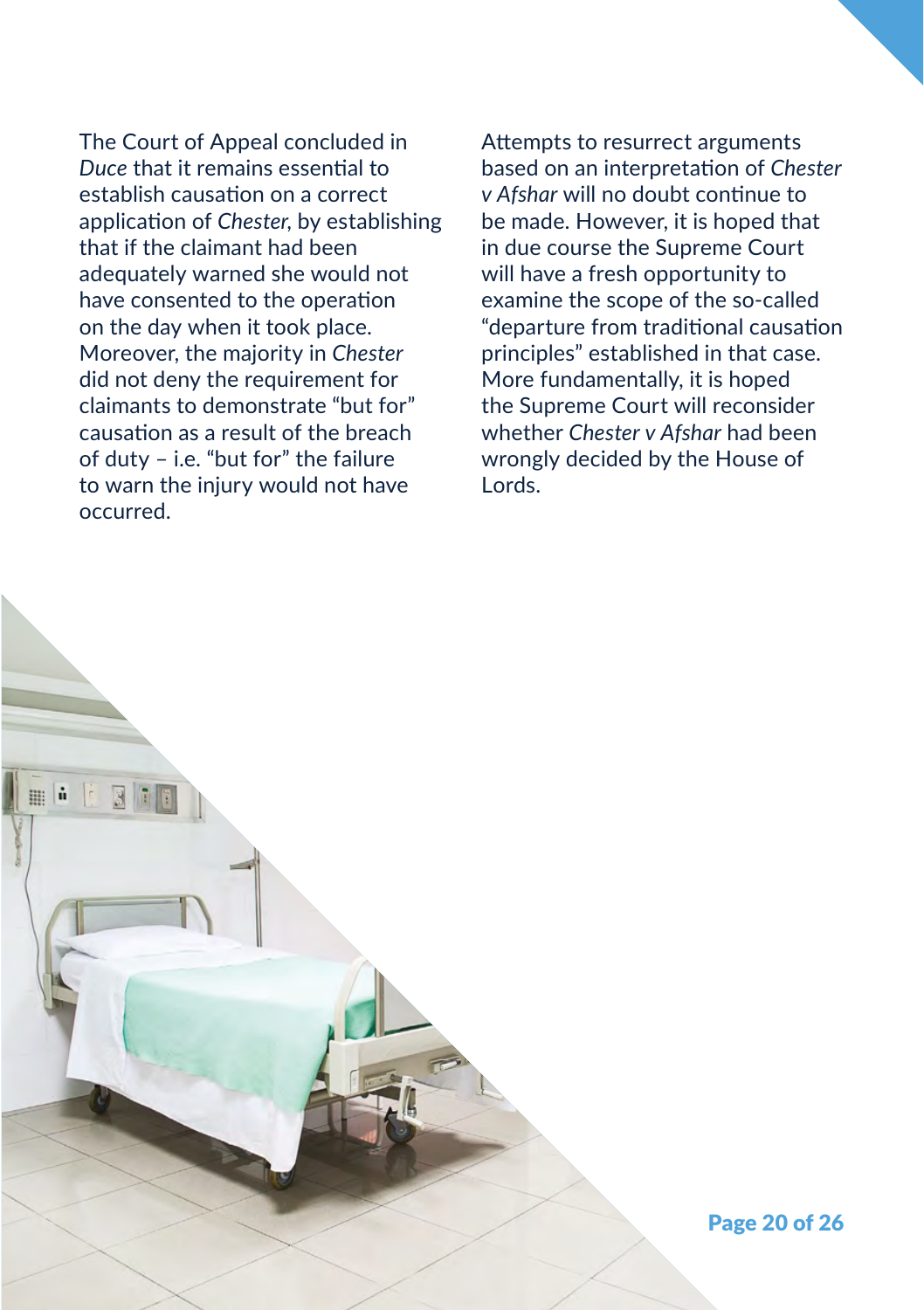# Further considerations

This update has concentrated on the law relating to adult patients with capacity. However, it should also be recognised that, as required by the Mental Capacity Act 2005 and its Code of Practice, all patients should be involved in decisions about their treatment in so far as they are able to do so. A large number of cases decided by the Court of Protection emphasise this point. It follows that attempts to administer medication covertly to patients suffering from mental illness are frowned upon by the courts.

This is a matter which came to light in *M v ABM University Health Board [2018] UKUT 120 (AAC)*. In this case, the Mental Health Tribunal for Wales was criticised by the upper tribunal and was found to have been in error when making an order prohibiting healthcare professionals from telling a patient with schizophrenia that he had been given medical treatment covertly. The Tribunal had failed to take into account that it had an obligation to ensure, as far as practicable, that the patient was able to participate fully in the proceedings.

There are obviously numerous reasons why patients refuse medication, and this is not an uncommon problem, especially in patients suffering various forms of psychosis and when treatment might involve unpleasant side effects. A number of organisations, including the Bar Council giving evidence to a recent Ministry of Justice consultation, have highlighted that the issue of covert medication was not currently discussed in the Code, but had been addressed by the courts - see *An NHS Trust v A Patient [2014] EWCOP 54*. The advice is that administering covert medication is a serious interference with the right to respect for private life under Article 8 of the European Convention on Human Rights. There is a clear need to balance that right against the need to act in the best interests of each individual patient, and in every case the patient should be carefully assessed and treated sensitively.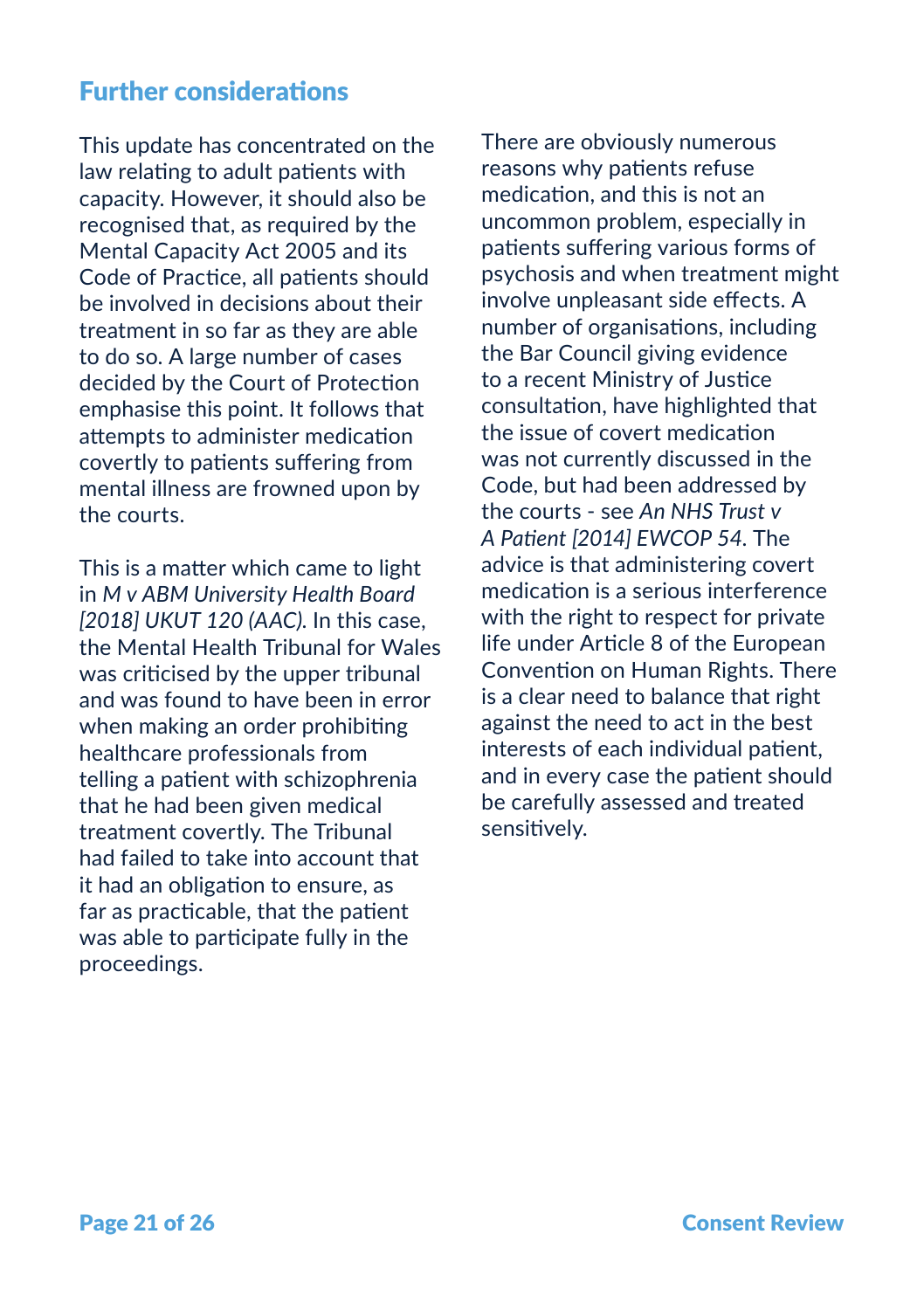# Concluding comments

The flow of cases through the Courts that deal with the *Montgomery* principles appear to be drying up at present. This is most likely due to the law being now more settled, so that challenges to the accepted approach are less likely to succeed. This is good news for patients, and it has become more important than ever for healthcare professions to keep abreast of recent developments in such a vital area of their work.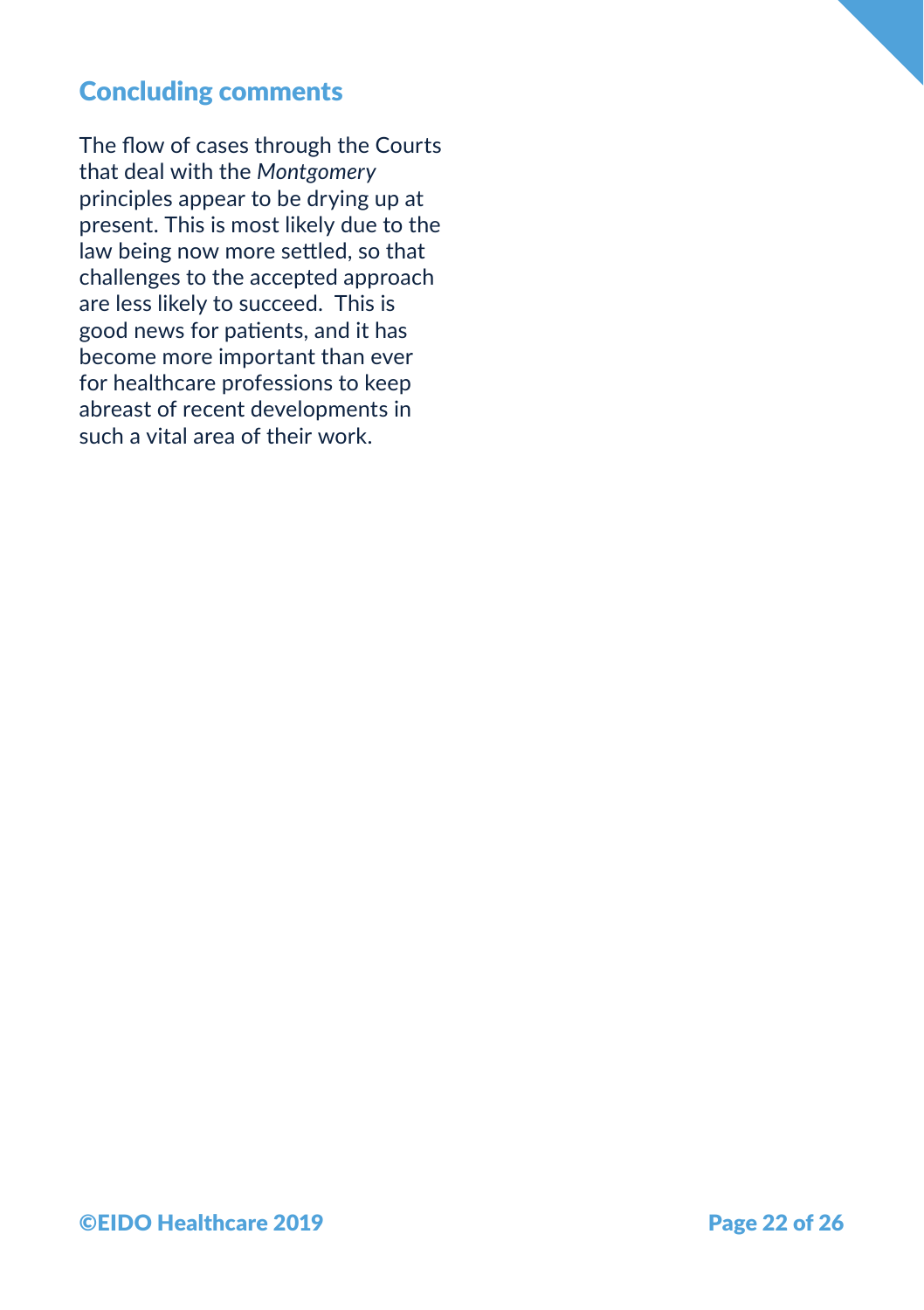# About the Author

Vivienne Harpwood is an Emerita Professor of Law at Cardiff University where for many years she directed the LLM (Legal Aspects of Medical Practice) degree which she established in 1987, the first of its kind in the UK, which continues to attract students from all over the world.

She continues to publish widely in the fields of tort and medical law in the UK and internationally, and has given many media interviews on medical law topics. She is a founding editor of Butterworth's Medico-Legal Reports and she established the journal Medical Law International. Among her publications are the books "Legal Issues in Obstetrics", "Medical Negligence and Clinical Risk", "Medicine, Malpractice and Misapprehensions", and "Modern Tort Law", now in its 7th edition.

Professor Harpwood, who has practised as a barrister, served on the UK Government's NHS Complaints Review Committee, whose recommendations in 1994 formed the basis of the modern NHS Complaints Systems in all four UK jurisdictions. She was also a member of the Silicone Gel Breast Implant Review Group between 1998 and 2003.



She has been Chair of Powys Teaching Health Board since 2014 following five years as Vice Chair of Cwm Taf University Health Board, where her remit was to maintain an overview of Primary Care, Community Care and Mental Health Services. She has recently been appointed Chair of the Welsh NHS Confederation.

Among her advisory work has been chairing the Wales Cancer Research UK Centre Governance Board; membership of the Wales Information Governance Advisory Board; of the Wales DNAR-CPR Core Group; and of the Human Transplantation (Wales) Act 2013 Expert Reference Group.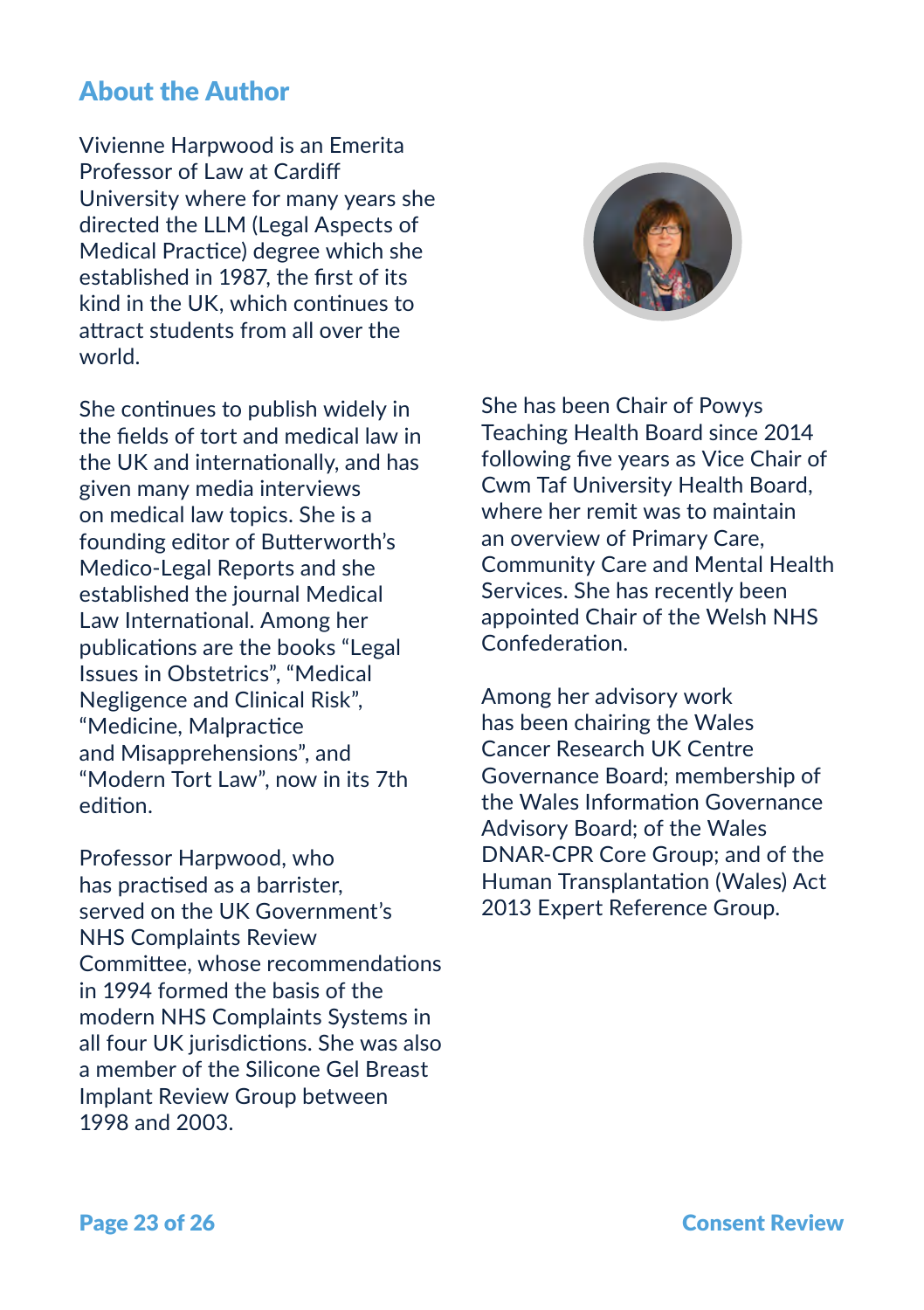# About EIDO Healthcare

Established in 2000, EIDO Healthcare was the brainchild of Consultant Surgeon, Simon Parsons. EIDO was created in response to the total lack of medico-legally valid surgical and medical procedure information, in language easily understandable to patients. EIDO began developing a library of information documents covering surgical procedures to help educate patients, protect clinicians and address the ever-increasing consent related litigation bill faced by the NHS.

Today EIDO's library comprises nearly 400 titles and a customer base that extends to over 700 healthcare organisations across three continents and is widely recognised as the standard for informed consent written information.

The full library is endorsed by:

- The Royal College of Surgeons of England
- The Royal College of Surgeons of Edinburgh
- The Association of Surgeons of Great Britain & Ireland

The prestigious Plain English Campaign has awarded Crystal Marks to all EIDO titles (Crystal Marks are awarded for the clarity of the language used). Chrissie Maher, Founder and Director of the Campaign, praised EIDO:

*"Expecting patients to sign a consent form they can't understand is nothing short of a cruel joke. EIDO have shown that, no matter what the medical or surgical procedure is, you can produce clear information that truly allows patients to understand what they are agreeing to. By achieving plain English in every document, EIDO have become a guiding light for the entire healthcare industry."*

EIDO is also accredited under the UK Department of Health's Information Standard Accreditation Scheme as a producer of "high quality informed consent patient information".